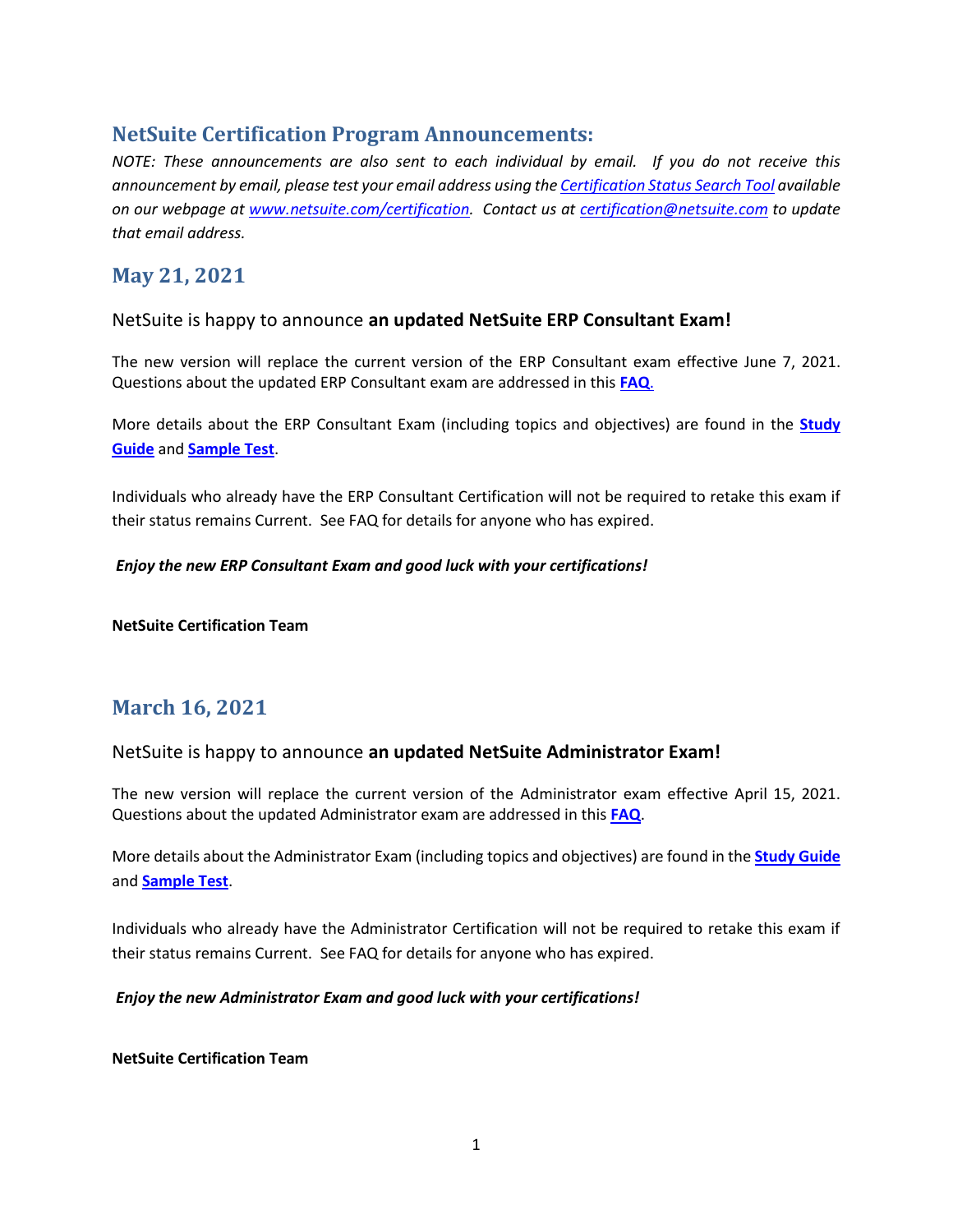# **February 23, 2021**

#### **NetSuite is happy to announce an updated NetSuite SuiteFoundation Exam!**

#### **The new version will replace the current version of the SuiteFoundation exam effective April 1, 2021.**

Questions about the updated SuiteFoundation exam are addressed in this [FAQ.](https://6262239.app.netsuite.com/core/media/media.nl?id=638189&c=6262239&h=K5VR7hZFa-l0WD6p_yoaT2EOXW_rhctd7RdC6duRl8O0BIbg&_xt=.pdf)

More details about the SuiteFoundation Exam (including topics and objectives) are found in the **[Study Guide](https://6262239.app.netsuite.com/core/media/media.nl?id=472469&c=6262239&h=13ffd77e7877cf72ba50&_xt=.pdf) and [Sample](https://6262239.app.netsuite.com/core/media/media.nl?id=311174&c=6262239&h=283b2ceae145bb9a9260&_xt=.pdf) [Test.](https://6262239.app.netsuite.com/core/media/media.nl?id=311174&c=6262239&h=283b2ceae145bb9a9260&_xt=.pdf)** 

Individuals who already have the SuiteFoundation Certification will not be required to retake this exam if their status remains Current. See FAQ for details for anyone who has expired.

#### **Enjoy the new SuiteFoundation Exam and good luck with your certifications!**

#### **NetSuite Certification Team**

# **November 23, 2020**

Hello NetSuite Certified Community!

We are happy to announce that the **2020 New Release Quiz** is now available! The deadline for this quiz is **January 15, 2021.**

This 19-question online, open-book, unproctored quiz is priced at \$50. However, we have a special offer for you again this year!

#### **Complete and pass the quiz by December 3rd, 2020, and it will be FREE.**

- Use this voucher code: **ACTFAST2020**.
- When you register, you can launch this quiz immediately.
- There is no time limit, and you can return to finish it later.
- Answers are saved as you go along.

Quizzes completed December 4, 2020, through January 15, 2021, will be 50% off.

• Use this coupon code for 50% off **HALFOFFQUIZ2020**

#### *Quizzes scheduled after January 15, 2021, will be priced at the regular \$50 rate.*

As this is an open book exam, we are expecting most people to pass on their first try. All questions on the New Release Quiz can be answered exclusively from the Release Notes. Here are the links:

*• 2020.1 Release Notes: <https://bit.ly/2UtAeH4>*

*• 2020.2 Release Notes: <https://bit.ly/3faXHX5>*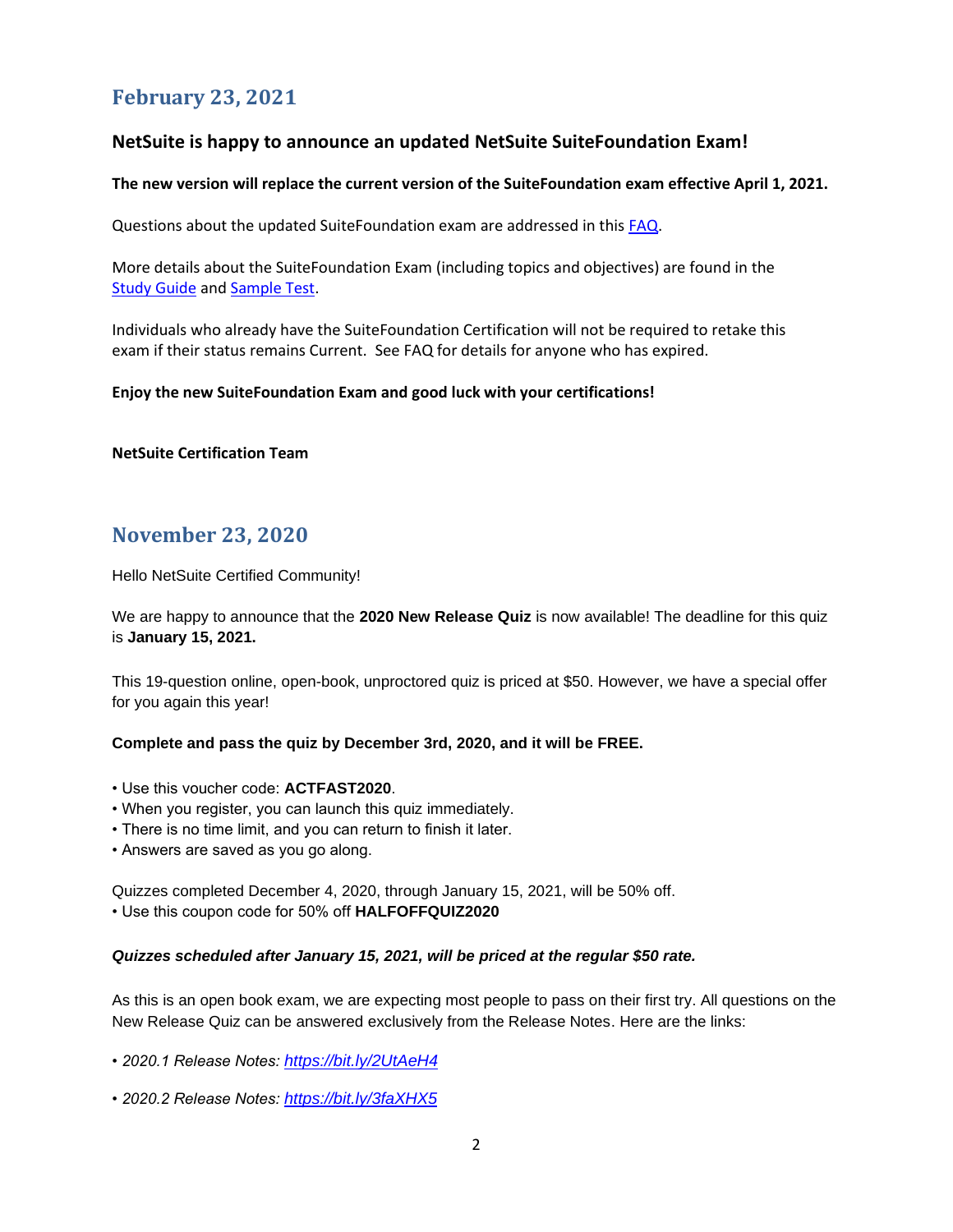#### **How do I take the New Release Quiz?**

The New Release Quiz is available on the same testing platform as all other NetSuite Certification Exams. Please click the Register for Exam button on our certification webpage [\(www.netsuite.com/certification\)](https://www.linkedin.com/redir/redirect?url=www%2Enetsuite%2Ecom%2Fcertification&urlhash=aBLi&_t=tracking_anet), or log in at [www.webassessor.com/netsuite.](https://www.linkedin.com/redir/redirect?url=www%2Ewebassessor%2Ecom%2Fnetsuite&urlhash=sTDo&_t=tracking_anet)

#### **How do I know if I must take the 2020 New Release Quiz?**

If you passed any of these certifications prior to January 1, 2020, then you need to take the 2020 New Release Quiz:

- NetSuite Certified SuiteFoundation
- NetSuite Certified ERP Consultant
- NetSuite Certified Administrator
- NetSuite Certified SuiteCloud Developer
- NetSuite Certified SuiteCommerce Developer

If you don't remember, you can click the Verify Certification button on the top right side of our certification webpage [\(www.netsuite.com/certification\)](https://www.linkedin.com/redir/redirect?url=www%2Enetsuite%2Ecom%2Fcertification&urlhash=aBLi&_t=tracking_anet).

#### **Thanks for staying NetSuite Certified!**

# **December 20, 2019**

#### **Dec. 20, 2019 CORRECTION--course will be retired in 10 days**

Hello NetSuite Certified Community!

A couple of changes coming quickly for the **SuiteCommerce for Developers Certification Exam**. As many of you already know, this exam has not kept up with changes to the SuiteCommerce platform. Due to the rapid evolution of the SuiteCommerce product, our efforts have been focused on courseware, rather than the exam.

As a result, we will be **retiring the SuiteCommerce for Developers Exam by March 31, 2020**. The associated course, **SuiteCommerce Advanced for Developers is being retired December 30, 2019**. It will not be possible to extend the availability of this course into the new year, so it must be entirely completed by December 30th, THIS YEAR.

We apologize for the short notice on the course availability. This notice is primarily intended for anyone who was already preparing for the existing SuiteCommerce Developer Exam.

However, **we DO NOT RECOMMEND either the course nor this particular exam**. If you are not already prepared to take this exam, we advise that you wait until next year, when we will begin rolling out alternate paths to prove your expertise on current SuiteCommerce product areas. Stay tuned—we will announce something by SuiteWorld 2020.

FAQ: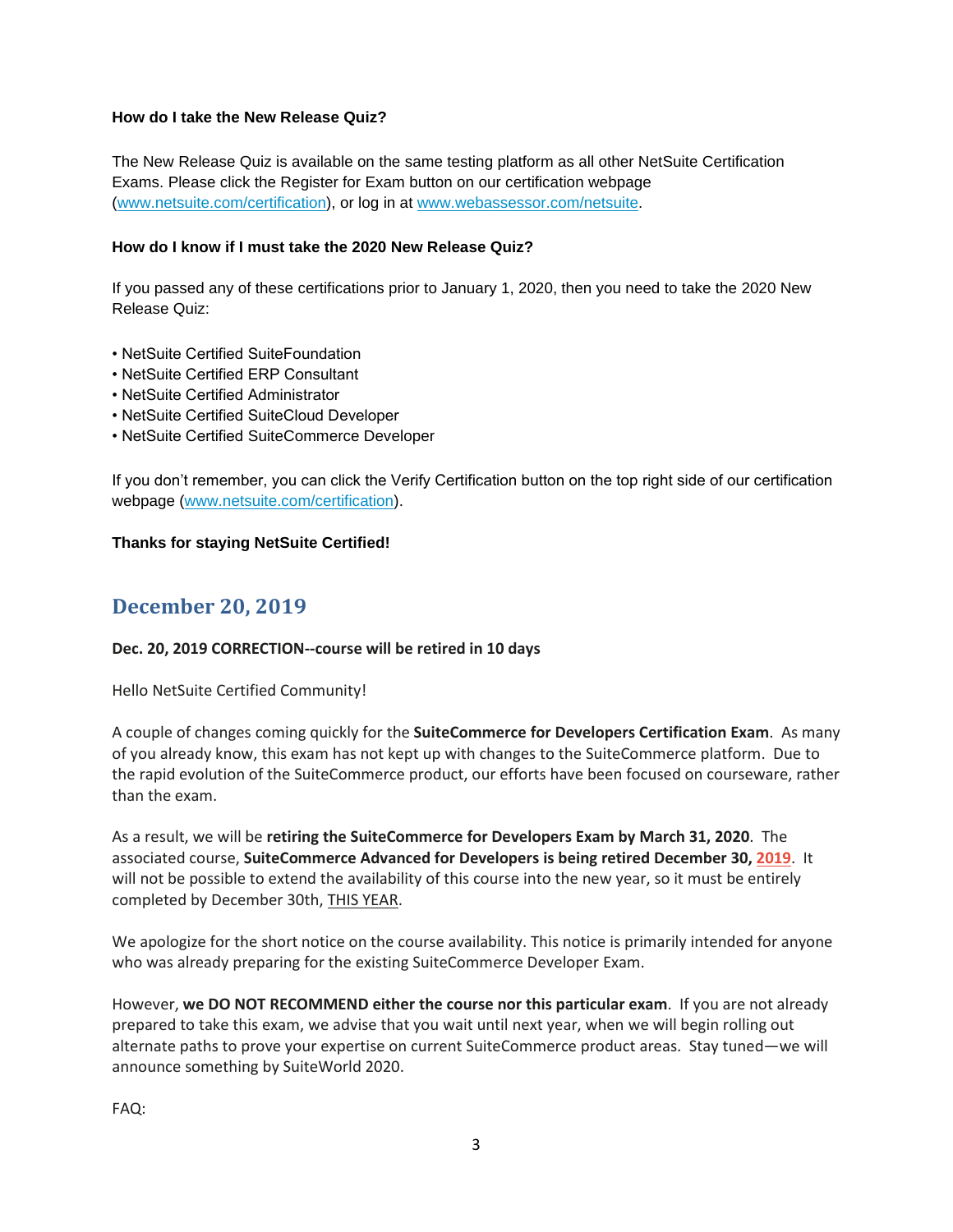*Q: What will happen to my existing SuiteCommerce Developer Certification? Should I bother renewing it with the annual quiz?* A: Yes, please renew it this year. If you already have the certification, you may keep it. We will add a *clarification next year as to which SuiteCommerce version it pertains to. After that you may decide for yourself whether it is worth continuing to maintain going forward.*

Thanks all. **Happy Holidays and Happy New Year!**

*NetSuite Certification Team*

# **December 19, 2019**

Hello NetSuite Certified Community!

A couple of changes coming quickly for the **SuiteCommerce for Developers Certification Exam**. As many of you already know, this exam has not kept up with changes to the SuiteCommerce platform. Due to the rapid evolution of the SuiteCommerce product, our efforts have been focused on courseware, rather than the exam.

As a result, we will be **retiring the SuiteCommerce for Developers Exam by March 31, 2020**. The associated course, **SuiteCommerce Advanced for Developers is being retired December 30, 2020**. It will not be possible to extend the availability of this course into the new year, so it must be entirely completed by December 30th.

We apologize for the short notice on the course availability. This notice is primarily intended for anyone who was already preparing for the existing SuiteCommerce Developer Exam.

However, **we DO NOT RECOMMEND either the course nor this particular exam**. If you are not already prepared to take this exam, we advise that you wait until next year, when we will begin rolling out alternate paths to prove your expertise on current SuiteCommerce product areas. Stay tuned—we will announce something by SuiteWorld 2020.

Thanks all. **Happy Holidays and Happy New Year!**

NetSuite Certification Team

# **November 19, 2019**

We are happy to announce that the 2019 New Release Quiz is now available! Deadline for this quiz is January 15, 2020.

This 19-question online, open book, unproctored quiz is priced at \$50. However, we have a special offer for you again this year!

Complete and pass the quiz by November 30, 2019, and it will be FREE.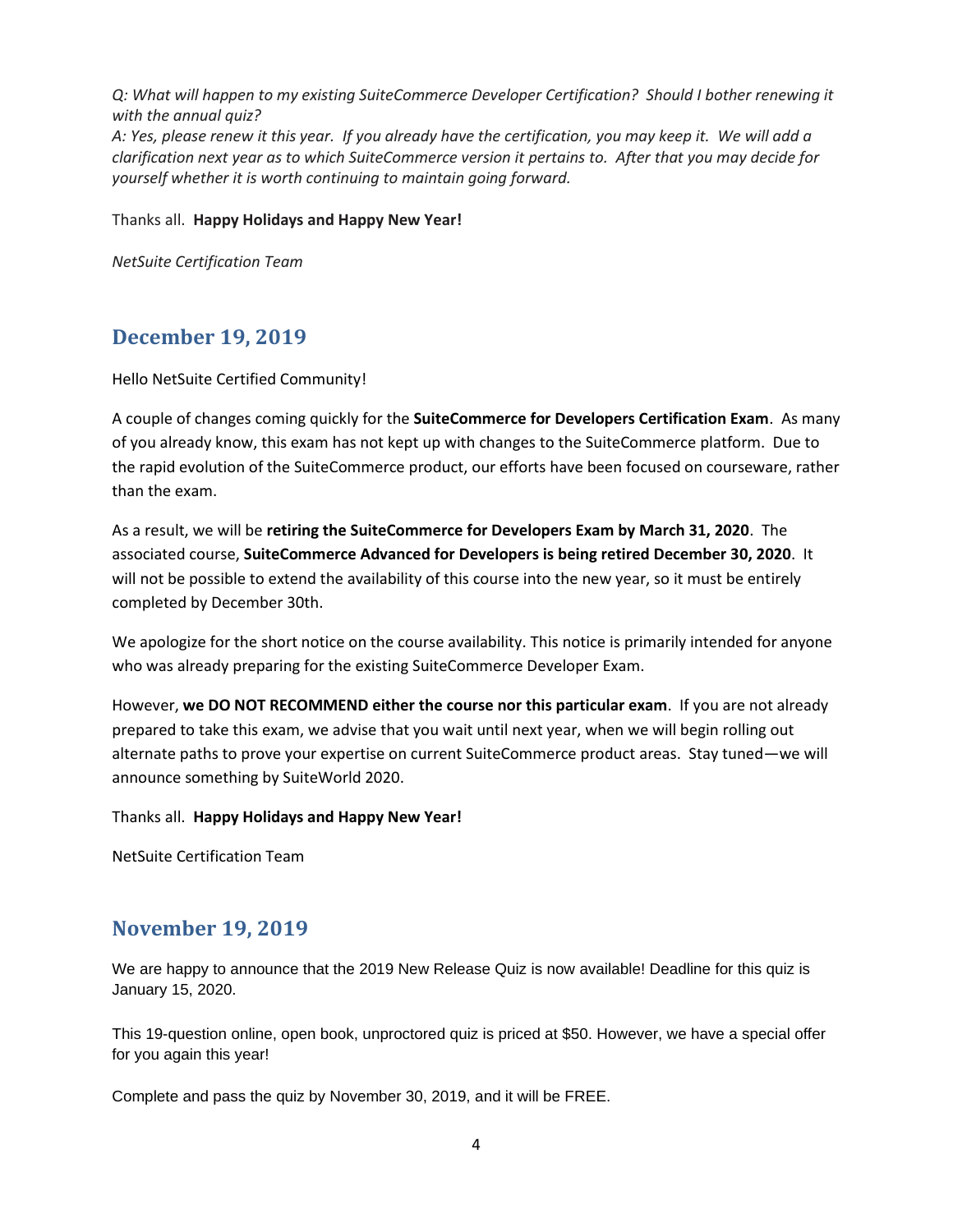- Use this voucher code: **ACTFAST2019**.
- When you register, you can launch this quiz immediately.
- There is no time limit, and you can return to finish it later.
- Answers are saved as you go along.

Quizzes completed December 1, 2019 through January 15, 2020 will be 50% off

• Use this coupon code for 50% off: **HALFOFFQUIZ2019**

Quizzes scheduled after January 15, 2020 will be priced at the regular \$50 rate.

As this is an open book exam, we are expecting most people to pass on their first try. All questions on the New Release Quiz can be answered exclusively from the Release Notes. Here are the links:

- 2019.1 Release Notes:<https://bit.ly/37ofK82>
- 2019.2 Release Notes: <https://bit.ly/33W6h5F>

How do I take the New Release Quiz?

The New Release Quiz is available on the same testing platform as all other NetSuite Certification Exams. Please click the Register for Exam button on our certification webpage [\(www.netsuite.com/certification\)](https://www.linkedin.com/redir/redirect?url=www%2Enetsuite%2Ecom%2Fcertification&urlhash=aBLi&_t=tracking_anet), or log in at [www.webassessor.com/netsuite.](https://www.linkedin.com/redir/redirect?url=www%2Ewebassessor%2Ecom%2Fnetsuite&urlhash=sTDo&_t=tracking_anet)

How do I know if I must take the 2019 New Release Quiz?

If you passed any of these certifications prior to January 1, 2019, then you need to take the 2019 New Release Quiz:

- NetSuite Certified SuiteFoundation
- NetSuite Certified ERP Consultant
- NetSuite Certified Administrator
- NetSuite Certified SuiteCloud Developer
- NetSuite Certified SuiteCommerce Developer

If you don't remember, you can click the Verify Certification button on the top right side of our certification webpage[\(www.netsuite.com/certification\)](https://www.linkedin.com/redir/redirect?url=www%2Enetsuite%2Ecom%2Fcertification&urlhash=aBLi&_t=tracking_anet).

Thanks for staying NetSuite Certified!

# **January 14, 2019**

We are pleased to announce that **registration is now open** for Release 2019, Version 1 (Jobs) New Feature Training. **All listed times are Pacific Time**.

- Live, WebEx sessions
- All sessions to be recorded
- Recordings will be published to SuiteAnswers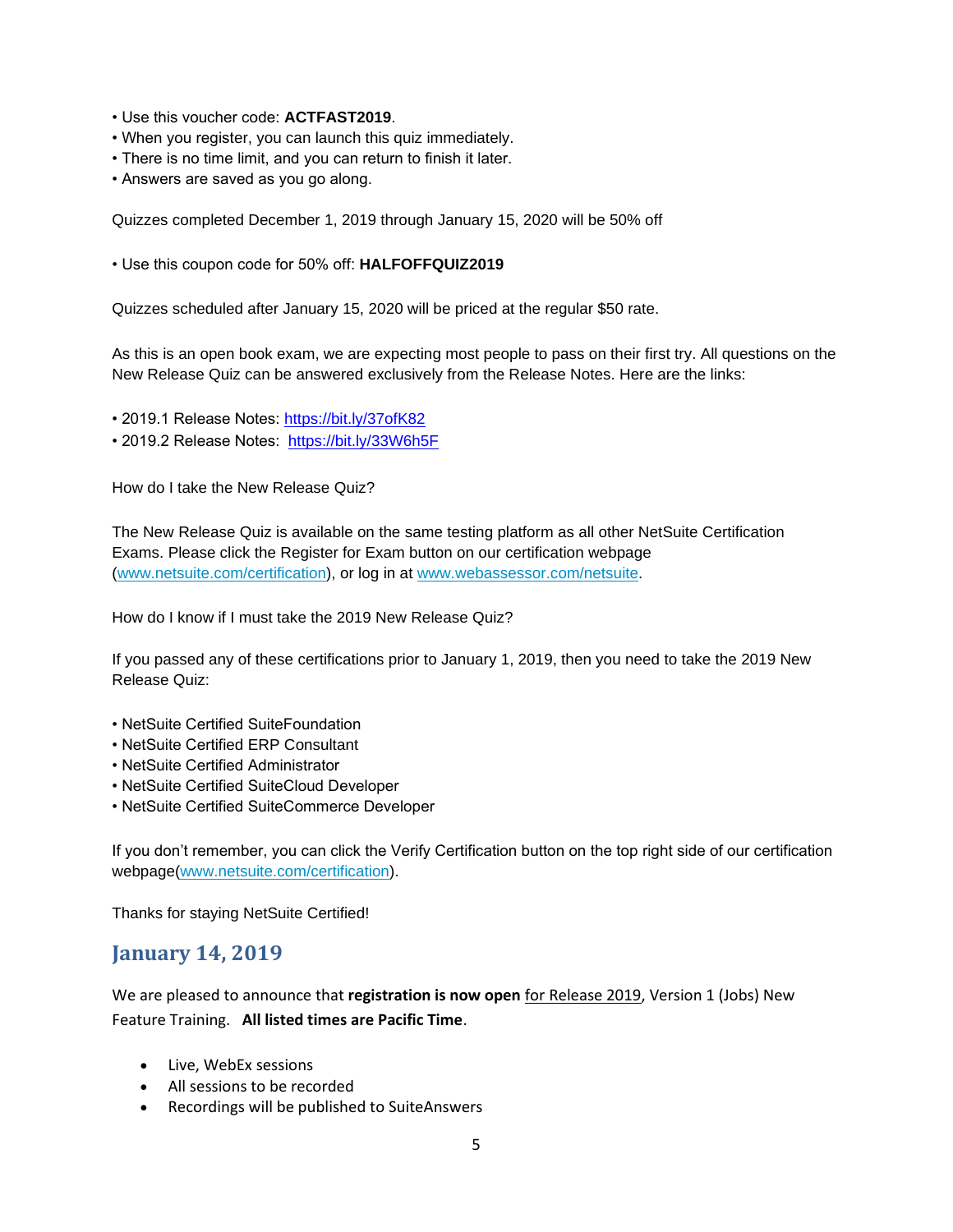#### **Week 1 Dates: 21 January through 25 January 2019 – 13 sessions - All times Pacific**

**Week 2 Dates:** 25 January through 1 February 2018 – 15 sessions - All times Pacific - links coming next week

#### **Session details:**

- Hosts: Education Services
- Presenters and Panelists: Product Management
- Live Audience is limited to Employees, Partners and NetSuite Certified users
- All sessions are **Pacific Time**
- All sessions will be **recorded**
- All recordings will also be posted to SuiteAnswers for Partners and Customers
- PDF files of the scrubbed Q&A will be posted to Confluence and SuiteAnswers

Here is the link to the PDF schedule with the registration links:

[https://system.netsuite.com/core/media/media.nl?id=124065034&c=NLCORP&h=4337eebeca411a229d](https://system.netsuite.com/core/media/media.nl?id=124065034&c=NLCORP&h=4337eebeca411a229d94&_xt=.pdf) [94&\\_xt=.pdf](https://system.netsuite.com/core/media/media.nl?id=124065034&c=NLCORP&h=4337eebeca411a229d94&_xt=.pdf)

*Thank you!*

# **November 4, 2018**

#### **Stay NetSuite Certified! 2018 New Release Quiz now ready!**

Hello NetSuite Certified Community!

We are happy to announce that the 2018 New Release Quiz is now available! Deadline for this quiz is January 15, 2019.

This 20-question online, open book, unproctored quiz is priced at \$50. However, we have a special offer for you again this year!

Complete and pass the quiz by November 30, 2018, and it will be FREE.

• Use this voucher code: **ACTFAST2018**.

- When you register, you can launch this quiz immediately.
- There is no time limit, and you can return to finish it later.
- Answers are saved as you go along.

Quizzes completed December 1, 2018 through January 15, 2019 will be 50% off.

• Use this coupon code for 50% off: **HALFOFFQUIZ2018**

Quizzes scheduled after January 15, 2019 will be priced at the regular \$50 rate.

As this is an open book exam, we are expecting most people to pass on their first try. All questions on the New Release Quiz can be answered exclusively from the Release Notes. Here are the links:

• 2018.1 Release Notes: [https://bit.ly/2OjaRlF](https://eur02.safelinks.protection.outlook.com/?url=https%3A%2F%2Fbit.ly%2F2OjaRlF&data=02%7C01%7C%7C2f87263ebfe146de3cbb08d65729bd61%7C84df9e7fe9f640afb435aaaaaaaaaaaa%7C1%7C0%7C636792234115471224&sdata=vNqm03tXB%2Fo8T0YdMhINM1rlbOl5859bJfWPbfPi5jg%3D&reserved=0)

• 2018.2 Release Notes: [https://bit.ly/2P1Q637](https://eur02.safelinks.protection.outlook.com/?url=https%3A%2F%2Fbit.ly%2F2P1Q637&data=02%7C01%7C%7C2f87263ebfe146de3cbb08d65729bd61%7C84df9e7fe9f640afb435aaaaaaaaaaaa%7C1%7C0%7C636792234115471224&sdata=QkA2STB%2BVkKk0aBdRM4fhHYoL0Zsc46%2B9krXyisDDqg%3D&reserved=0)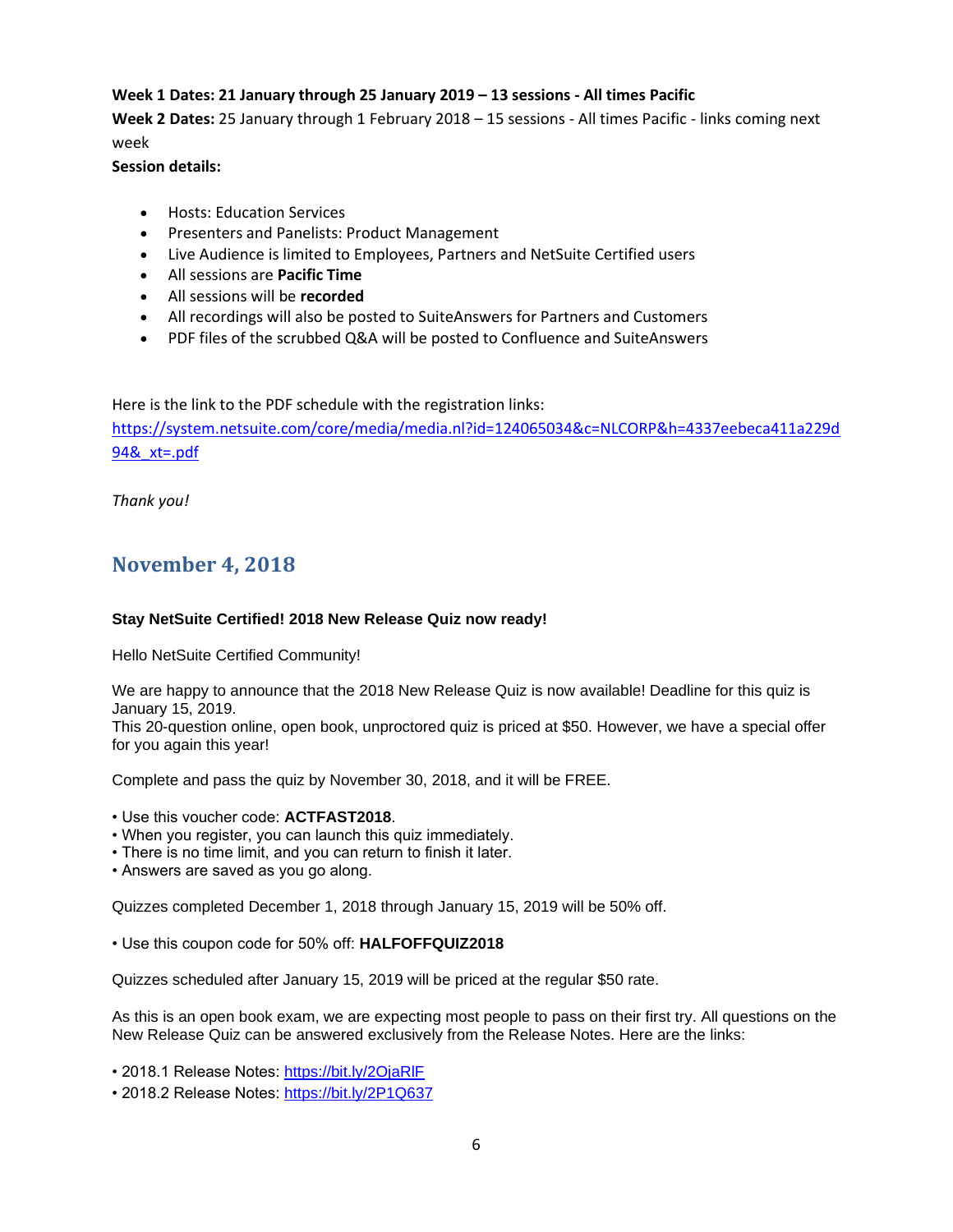How do I take the New Release Quiz?

The New Release Quiz is available on the same testing platform as all other NetSuite Certification Exams. Please click the Register for Exam button on our certification webpage [\(www.netsuite.com/certification\)](https://eur02.safelinks.protection.outlook.com/?url=https%3A%2F%2Fwww.linkedin.com%2Fredir%2Fredirect%3Furl%3Dwww%252Enetsuite%252Ecom%252Fcertification%26urlhash%3DaBLi%26_t%3Dtracking_anet&data=02%7C01%7C%7C2f87263ebfe146de3cbb08d65729bd61%7C84df9e7fe9f640afb435aaaaaaaaaaaa%7C1%7C0%7C636792234115627469&sdata=5GoH5cu8owwAduh5Mh3gzxB4K7hJHL0kRrqhTqvtbI4%3D&reserved=0), or log in at [www.webassessor.com/netsuite.](https://eur02.safelinks.protection.outlook.com/?url=https%3A%2F%2Fwww.linkedin.com%2Fredir%2Fredirect%3Furl%3Dwww%252Ewebassessor%252Ecom%252Fnetsuite%26urlhash%3DsTDo%26_t%3Dtracking_anet&data=02%7C01%7C%7C2f87263ebfe146de3cbb08d65729bd61%7C84df9e7fe9f640afb435aaaaaaaaaaaa%7C1%7C0%7C636792234115627469&sdata=C%2B2E73kRtZR753f1g3WB5h%2BiVSAuRrtg7VsUDg0QbKA%3D&reserved=0)

How do I know if I must take the 2018 New Release Quiz?

If you passed any of these certifications prior to January 1, 2018, then you need to take the 2018 New Release Quiz:

- NetSuite Certified SuiteFoundation
- NetSuite Certified ERP Consultant
- NetSuite Certified Administrator
- NetSuite Certified SuiteCloud Developer
- NetSuite Certified SuiteCommerce Developer

If you don't remember, you can click the Verify Certification button on the top right side of our certification webpage[\(www.netsuite.com/certification\)](https://eur02.safelinks.protection.outlook.com/?url=https%3A%2F%2Fwww.linkedin.com%2Fredir%2Fredirect%3Furl%3Dwww%252Enetsuite%252Ecom%252Fcertification%26urlhash%3DaBLi%26_t%3Dtracking_anet&data=02%7C01%7C%7C2f87263ebfe146de3cbb08d65729bd61%7C84df9e7fe9f640afb435aaaaaaaaaaaa%7C1%7C0%7C636792234115627469&sdata=5GoH5cu8owwAduh5Mh3gzxB4K7hJHL0kRrqhTqvtbI4%3D&reserved=0).

Thanks for staying NetSuite Certified!

NetSuite Certification Team

# **September 2, 2018**

We are pleased to announce that for those among you who are already SuiteCloud Developer I Certified, the **SuiteCloud Developer II DELTA Exam** is now ready. The fee for this DELTA exam is \$150 each time. It contains only SuiteScript 2.0 questions, and upon pass, will confer the SuiteCloud Developer II certification to anyone who has already completed the SuiteCloud Developer I certification. Please use the same study materials already provided for the complete exam, but focus only only the SuiteScript 2.0 section. Thank you.

### **August 28, 2018**

Hello NetSuite Certified Community,

We are getting two questions in high volume in response to the new logos:

*"Is there a combined version available?"* or *"Can I create a combined version for myself?"*

The answer to both questions is "No."

The volume of people asking is so high, we will not be responding individually to these questions this week.

We will request Oracle creative team for a solution, but please be aware that these logos are designed carefully, to the point that the length of the dash and the relative size of the letters had been considered, and must conform to Oracle's design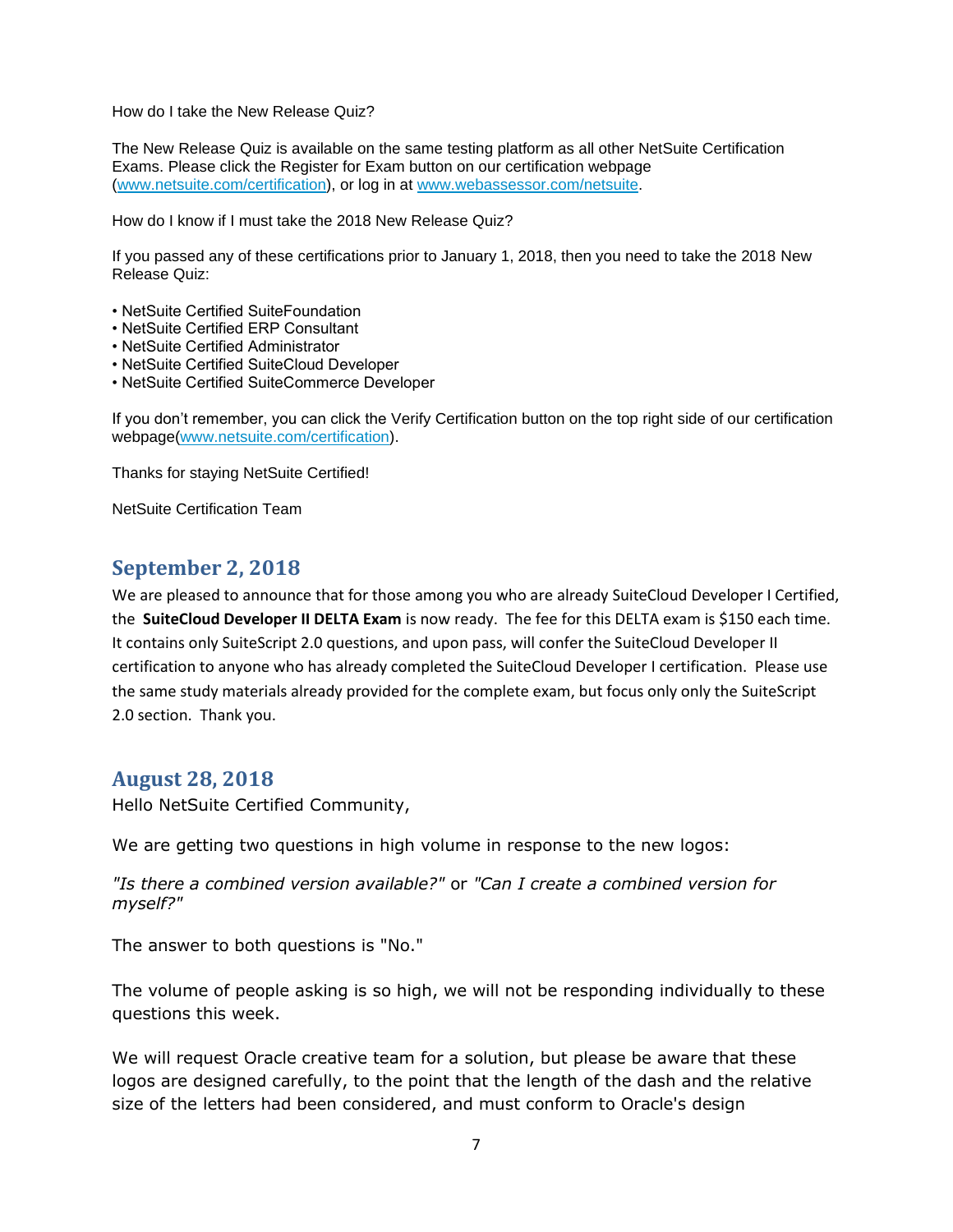standards. You are NOT permitted to modify these logos IN ANY WAY other than relative scaling of the entire logo. If you have created a modified version, please DO NOT USE IT.

We will post any response we get from the creative team on this. Thank you for your feedback.

Joanne Coleman Director, NetSuite Certification

# **August 27, 2018**

# **TWO Announcements:**

- 1. Updated SuiteCloud Developer II Exam NOW READY
- 2. NEW Oracle NetSuite Certification Logos

# **Announcing the Newly Updated** *SuiteCloud Developer II* **Certification Exam**

# **About the SuiteCloud Developer II Exam**

The main difference in this new certification exam is that it contains content on SuiteScript 2.0, rather than SuiteScript 1.0. Other content has also been updated. This is the second exam required for NetSuite Certified SuiteCloud Developer II, to be taken after the SuiteFoundation exam has been passed.

Questions on availability of both old and new SuiteCloud Developer Exams are addressed in this FAQ: [https://system.netsuite.com/core/media/media.nl?id=108021165&c=NLCORP&h=34ef97903a88](https://system.netsuite.com/core/media/media.nl?id=108021165&c=NLCORP&h=34ef97903a88fb4b9358&_xt=.pdf) [fb4b9358&\\_xt=.pdf](https://system.netsuite.com/core/media/media.nl?id=108021165&c=NLCORP&h=34ef97903a88fb4b9358&_xt=.pdf)

- Registration Fee: \$250
- Retake Fee: \$150

# **Description of a Qualified Candidate:**

The candidate:

- Ideally has 1-2 years of experience working with a range of SuiteCloud technologies.
- Has 2-3 years of relevant software development experience.
- Has the knowledge and skills necessary to design, develop, test and deploy secure, scalable, reliable performance solutions to customize, extend and/or interact with NetSuite.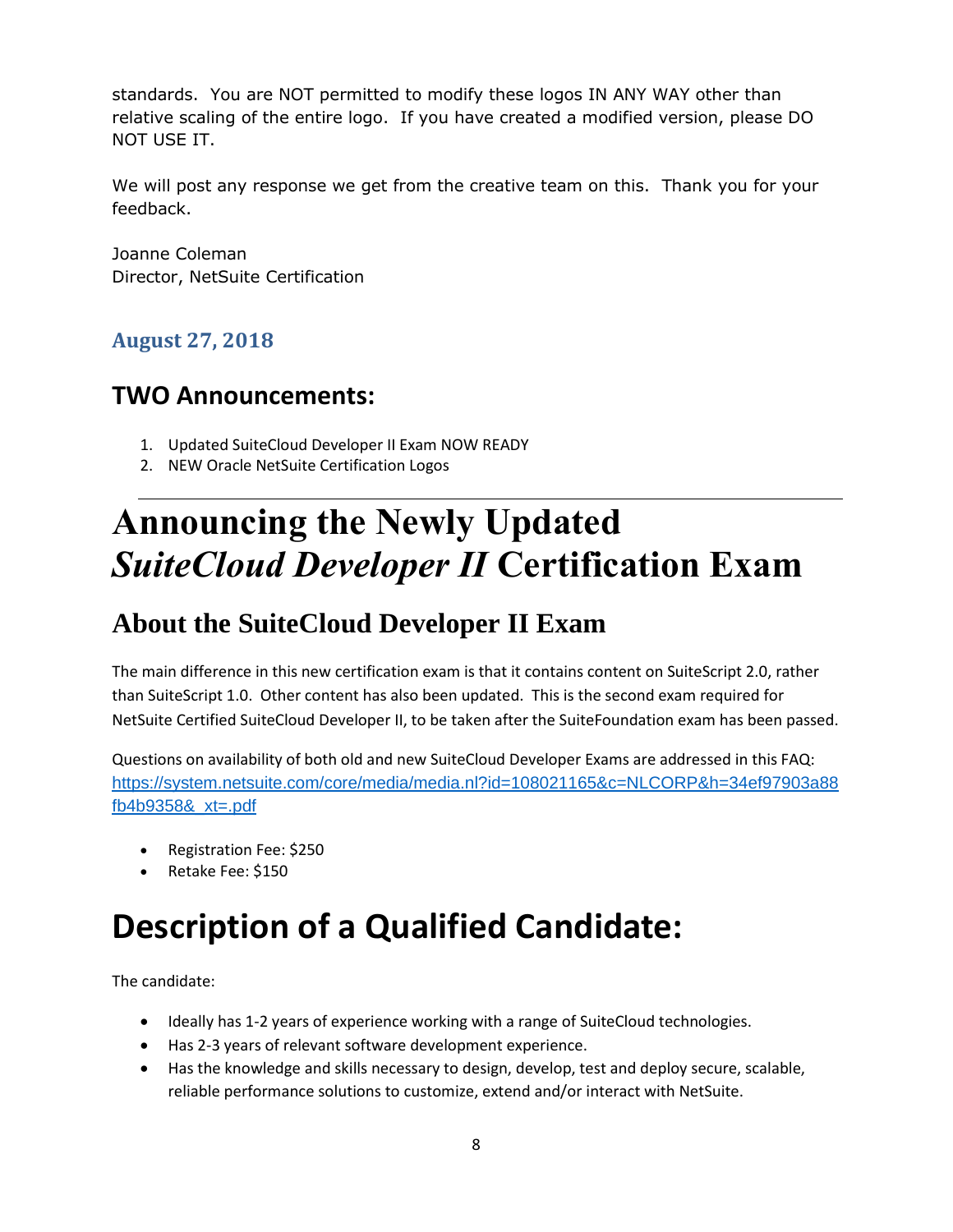• Can explain the implications and benefits of NetSuite development and platform options. Knowledge of JavaScript, SQL, SOAP, XML, JSON, and REST technologies will also be helpful.

# **Subject Areas Covered by Exam:**

- SuiteScript (2.0)
- Analytics
- SuiteFlow
- SuiteTalk
- SuiteBundler
- SuiteBuilder
- Design Fundamentals

# **Recommended Training and Background:**

- [SuiteAnalytics: Reports and Searches](http://www.netsuite.com/portal/services/training/description-suite-analytics-reports-and-searches.shtml) (2 days)
- [SuiteAnalytics: Advanced Searches](http://www.netsuite.com/portal/services/training/description-suite-analytics-advanced-searches.shtml) (2 days)
- [SuiteCloud: Exploring the NetSuite Platform](http://www.netsuite.com/portal/services/training/description-suitecloud-exploring-the-netsuite-platform.shtml) (2 days)
- [SuiteFlow: Advanced Workflows](http://www.netsuite.com/portal/services/training/suite-training/description-suiteflow-advanced-workflows.shtml) (3 days)
- [SuiteScript 2.0: Extend NetSuite with JavaScript](http://www.netsuite.com/portal/services/training/suite-training/description-suitescript-2.shtml) (5 days)
- [SuiteTalk: Integrate Your Applications](http://www.netsuite.com/portal/services/training/description-suitetalk.shtml) (5 days)
- SuiteCloud Developer II Exam Prep (coming soon)
- 1-2 years of experience working with a range of SuiteCloud technologies
- 2-3 years of relevant software development experience
- Knowledge of JavaScript, SQL, SOAP, XML, JSON, and REST technologies helpful

More detailed information is available in the Study Guide:

https://system.netsuite.com/core/media/media.nl?id=108488548&c=NLCORP&h=67510594afba9cb6d5 b6&\_xt=.pdf

There is a draft version of the sample test [:](file:///C:/Users/joacolem/Documents/Documents%20ALL/CERTIFICATION/COMMUNICATION/Announcements/2018/%20https/system.netsuite.com/core/media/media.nl%3fid=108489463&c=NLCORP&h=9449d1ba98947e90dc28&_xt=.pdf) 

[https://system.netsuite.com/core/media/media.nl?id=108489463&c=NLCORP&h=9449d1ba98947e90d](file:///C:/Users/joacolem/Documents/Documents%20ALL/CERTIFICATION/COMMUNICATION/Announcements/2018/%20https/system.netsuite.com/core/media/media.nl%3fid=108489463&c=NLCORP&h=9449d1ba98947e90dc28&_xt=.pdf)  $c288$  xt=.pdf. We are working on filling in some missing content by November 30, 2018.

# **Annual Release Maintenance**

NetSuite will publish a once per year unproctored "New Release Quiz" to validate awareness of new NetSuite features that have been released in the prior year. Information on availability of this Upgrade Test will be communicated in the following ways:

- Posted to the Announcements on the Certification webpage: [www.netsuite.com/certification](http://www.netsuite.com/certification)
- Posted to the closed LinkedIn Certified Developer Group
- Emailed out to the email of record in the Webassessor testing system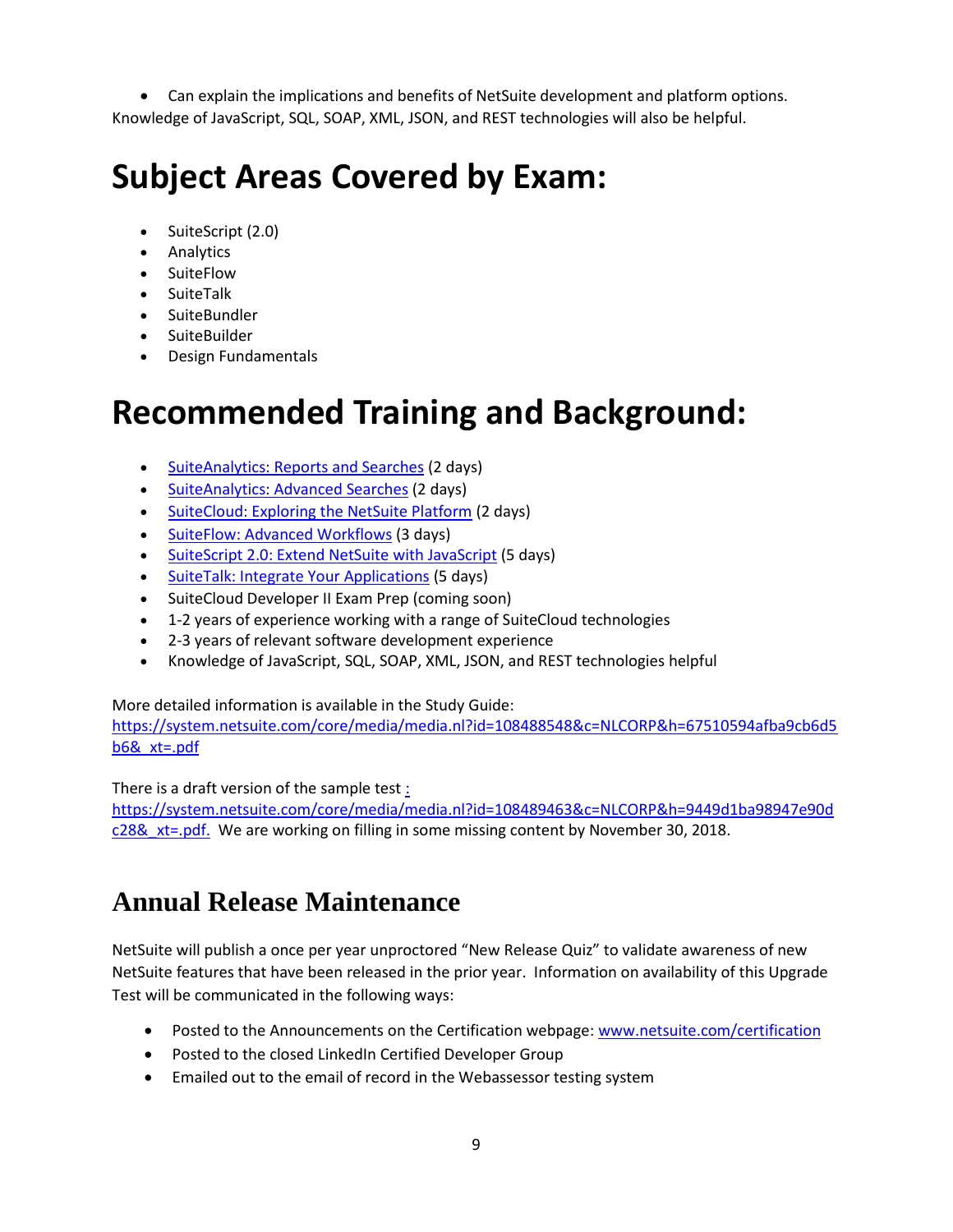# **Announcing NEW Oracle NetSuite Certification Logos**

To ensure that NetSuite certifications accurately reflect the current Oracle NetSuite branding and value proposition, we are announcing the availability of ALL NEW Oracle NetSuite Certification logos. These logos represent recognition of achievement within a globally recognized certification program.

All NetSuite Certified individuals have been sent an email with links to their new logos. If you did not receive a new notice, you may contact us at [certification@netsuite.com](mailto:certification@netsuite.com) to request the email be sent to you again.

You can start using these new logos **effective immediately** to document and advertise your knowledge of Oracle NetSuite best practices represented by your Oracle NetSuite certifications. Please discontinue use of the old logos within 12 months at latest. Certainly, before SuiteWorld 2019 (spring, dates still TBD) would be advisable

The new logo will be issued for all new certifications. As previously, if you pass a certification exam and your status is current, you can now use the Oracle NetSuite Certification logo under the terms Oracle NetSuite provides. You as an individual (not your employer or organization) have the option to place the new Oracle NetSuite Certification logo on your business cards, email signatures, resume and individual social media profile.

You may use the Oracle NetSuite Certification logo under the terms of Oracle NetSuite's Certification Agreement and Certification Policy.

Please refer to the [Oracle NetSuite Certification Policy](https://system.netsuite.com/core/media/media.nl?id=10263318&c=NLCORP&h=85a2c6855f4bceb543de&_xt=.pdf&vid=uMOfncRpAgBAoXI_&chrole=17&ck=u382M79pAiYbp0k3&cktime=158218&promocode=&promocodeaction=overwrite) for details on the use of certification logos.

# **July 9, 2018**

# 2018.2 New Feature Training (NFT) Registration and Recording Links

#### **Overview:**

- **Open to employees, partners and certified individuals only;** customers will have access to the recordings.
- *All sessions will be recorded and links posted to SuiteAnswers*

#### **WEEK 1 NFT WebEx Sessions**

#### **Monday:** 16 July

- **Time:** 8:00-9:00AM
- **Presenter:** Daniel Matyas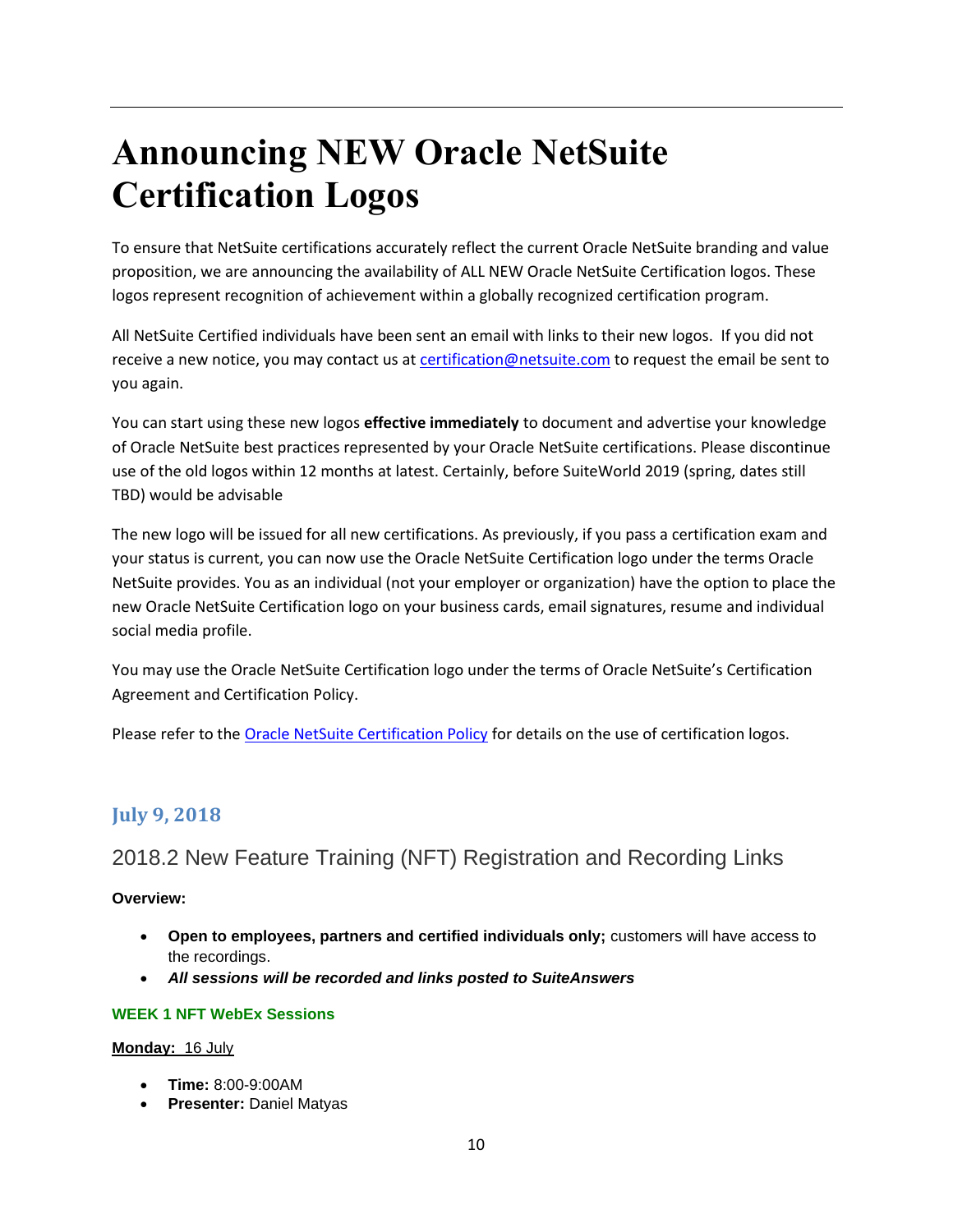- **Topic:** SuiteFlow
- **Time:** 9:30-10:30AM
- **Presenter:** Tomas Veselik
- **Topic:** SRP-Planned Work, SRP-Create Proposal, Charge Rule from Sales Order

#### **Tuesday:** 17 July

- **Time:** 8:00-9:00AM
- **Presenter:** Radim Brnka, Helen Fan
- **Topic:** SuiteScript
- **Time:** 9:30-10:30AM
- **Presenter:** Martin Fecik
- **Topic:** Project Accounting Profitability Improvements

#### **Wednesday:** 18 July

- **Time:** 8:00-9:00AM
- **Presenter:** David Baiger
- **Topic:** SuiteBuilder Core Customization
- **Time:** 9:30-10:30AM
- **Presenter:** Mark Bollar
- **Topic:** SuiteCloud Development Framework (SDF)
- **Time:** 2:00-3:00PM
- **Presenter:** Jessica Turnpenny
- **Topic:** 18.2 Subscription Billing Features.
- **Time:** 3:30-4:30PM
- **Presenter:** Rowena Gomez
- **Topic:** Electronic Bank Payments

#### **Thursday:** 19 July

- **Time:** 9:30-10:30AM
- **Presenter:** Petr Jurencak
- **Topic:** Memorized Transactions
- **Time:** 2:00-3:00PM
- **Presenter:** Cons Almeyda
- **Topic:** Bill Data Presentment

#### **Friday:** 20 July

- **Time:** 9:30-10:30AM
- **Presenter:** Ripu Dusre
- **Topic:** WMS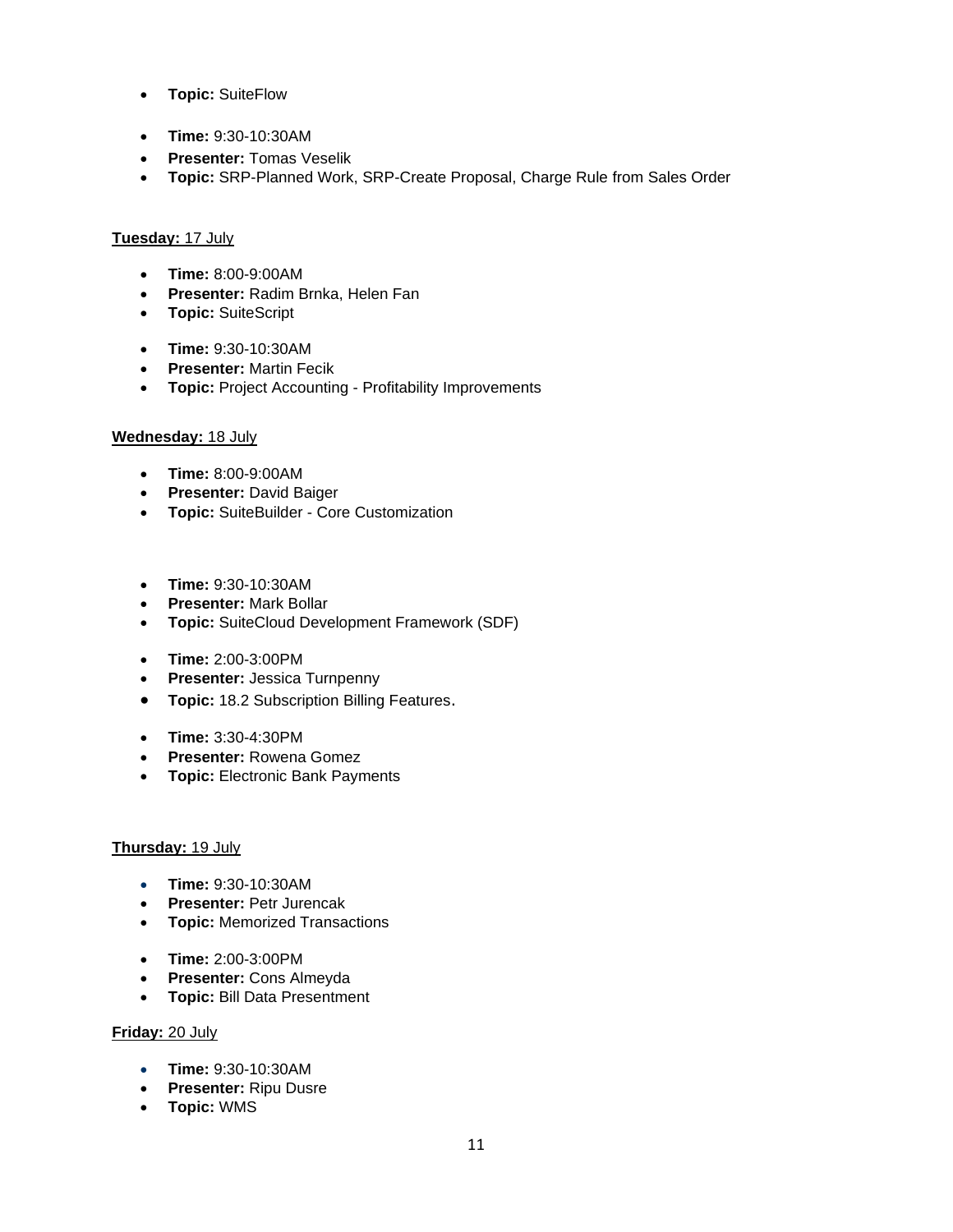#### **WEEK 2 NFT WebEx Sessions**

#### **Monday:** 23 July

- **Time:** 8:00-9:00AM
- **Presenter:** Martin Belocky
- **Topic:** Integration
- **Time:** 9:30-10:30AM
- **Presenter:** Pourya Mesbah
- **Topic:** Period End Journal Entries Part 1
- **Time:** 2:00-3:00PM
- **Presenter:** Valery Reinke
- **Topic:** SMT (Site Management Tools) Enhancements

#### **Tuesday:** 24 July

- **Time:** 8:00-9:00AM
- **Presenter:** Tirso Guinon
- **Topic:** Merchandise Hierarchy
- **Time:** 9:30-10:30AM
- **Presenter:** Pourya Mesbah
- **Topic:** Period End Journal Entries Part 2
- **Time:** 2:00-3:00PM
- **Presenter:** Florencia Meilan
- **Topic:** Extensions Management Enhancements
- **Time:** 3:30-4:30PM
- **Presenter:** Yong Han
- **Topic:** China Localization Enhancements

#### **Wednesday:** 25 July

- **Time:** 8:00-9:00AM
- **Presenter:** Martin Roballo
- **Topic:** Google Tag Manager
- **Time:** 9:30-10:30AM
- **Presenter:** Thad Johnson
- **Topic:** In-Transit Payments and Reconciliation
- **Time:** 2:00-3:00PM
- **Presenter:** Chad Jaggers
- **Topic:** Image Manager in SMT (Site Management Tools)
- **Time:** 3:30-4:30PM
- **Presenter:** Jaime Lee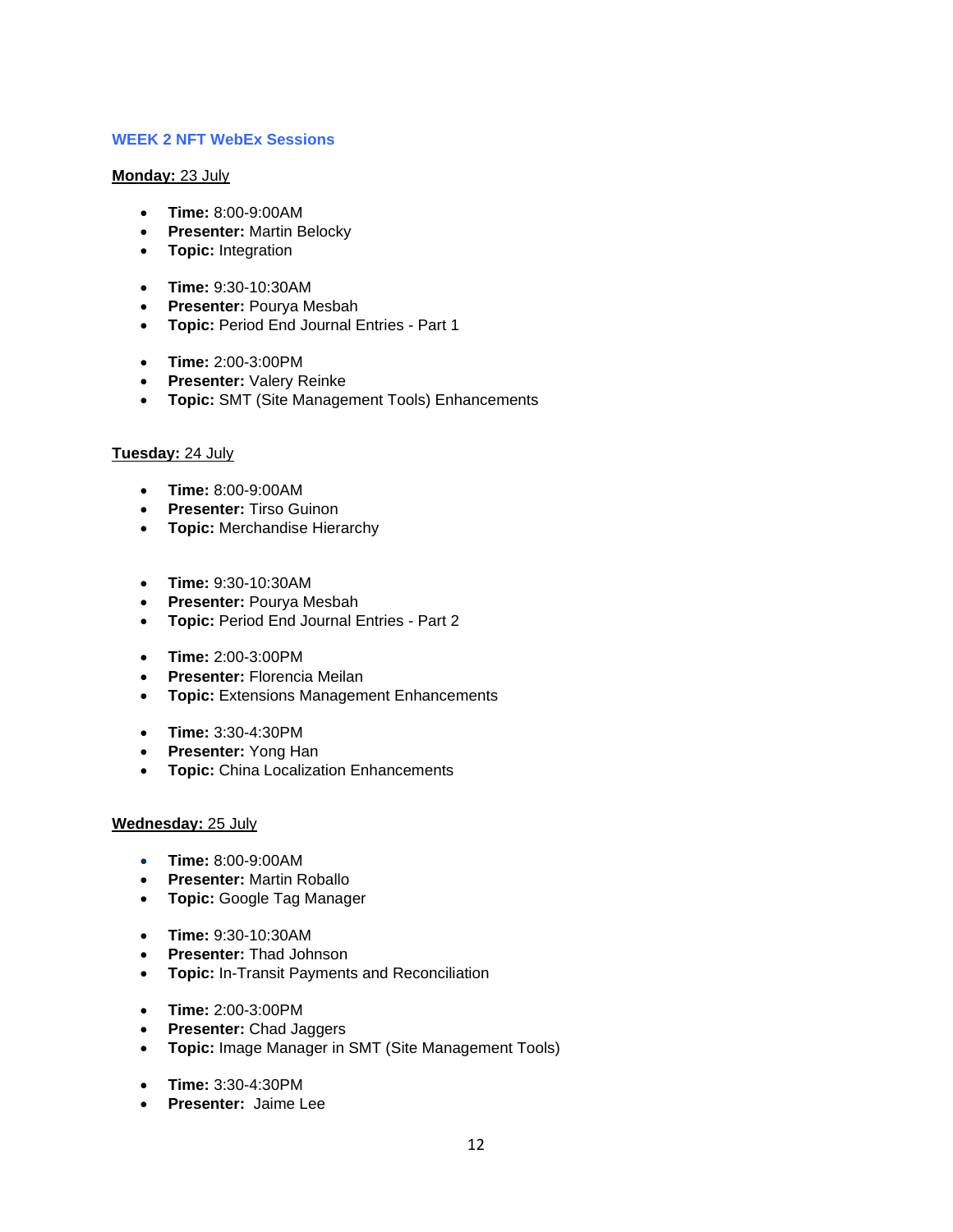• **Topic:** Japan Localization Enhancements

#### **Thursday:** 26 July

- **Time:** 8:00-9:00AM
- **Presenter:** Akram Bary
- **Topic:** Corporate Card Expenses
- **Time:** 9:30-10:30AM
- **Presenter:** Pourya Mesbah
- **Topic:** Period End Journal Entries Part 3
- **Time:** 2:00-3:00PM
- **Presenter:** Valery Reinke
- **Topic:** Date Effective Categories
- **Time:** 3:30-4:30PM
- **Presenter:** Ruby Gentiloso
- **Topic:** Fixed Assets Management

#### **Friday:** 27 July

- **Time:** 8:00-9:00AM
- **Presenter:** Ales Hrncarek
- **Topic:** SuiteBuilder
- **Time:** 9:30-10:30AM
- **Presenter:** Carl Cook, Daniel Leung, Ingrid Nylander
- **Topic:** SuitePeople, HR and Payroll
- **Time:** 2:00-3:00PM
- **Presenter:** Oriana Wong
- **Topic:** Account Reconciliation Summary

### **March 23, 2018**

Hello NetSuite Certified Community!

We are very excited to announce that we are updating our **NetSuite SuiteCloud Developer Certification** exam to replace the *SuiteScript 1.0* section with a *SuiteScript 2.0* section.

SuiteWorld Pre-Event Training students will be the first to attend the updated **SuiteCloud Developer Exam Preparation** course (see below), and will also be in the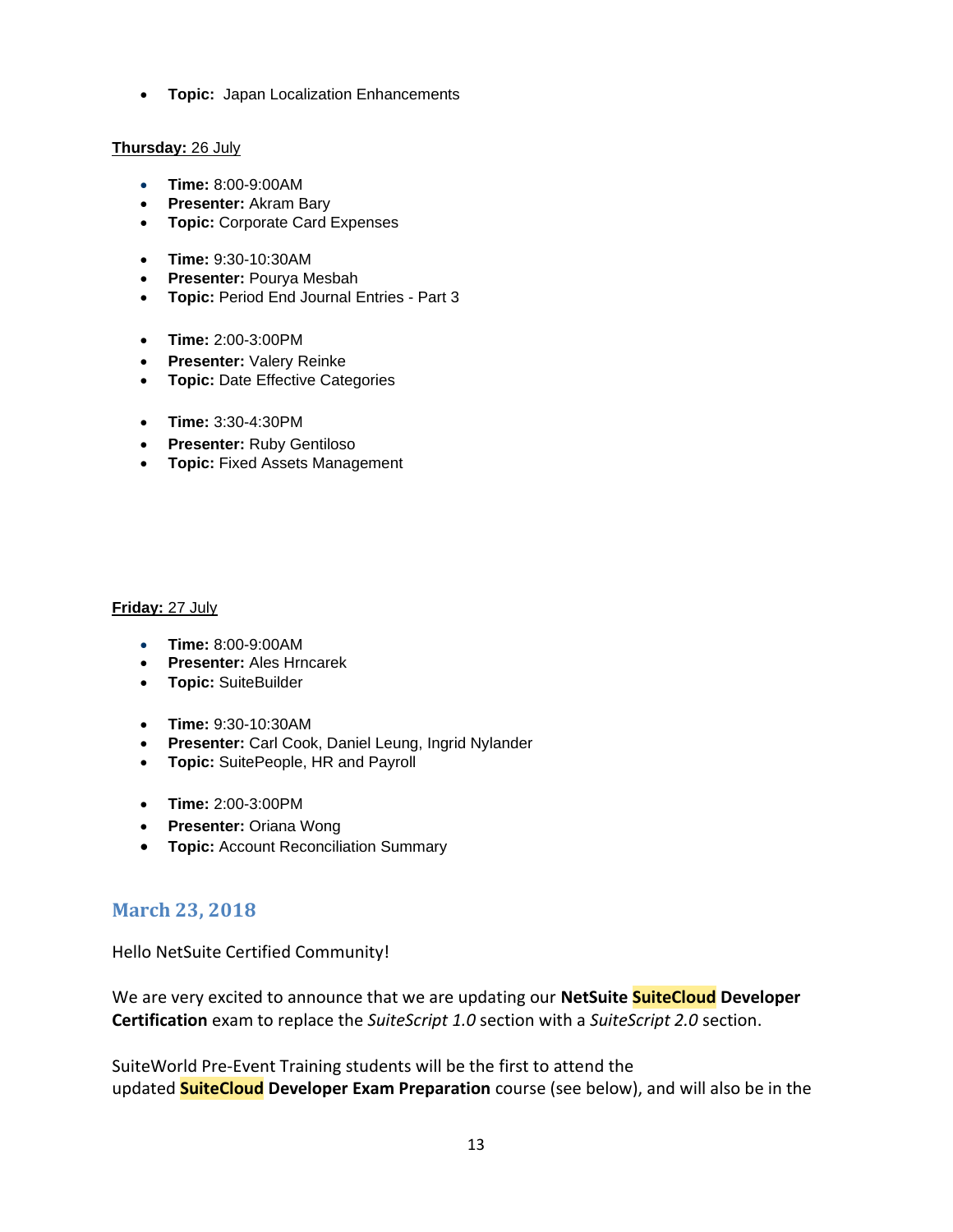first group to take the **SuiteCloud** Developer II Exam. For more information on the introduction of the updated **SuiteCloud** Developer Exam and Exam Prep course, please review the **FAQs** [here.](http://nsvirtualurl.com/core/media/media.nl?id=97865526&c=NLCORP&h=2ce3ca14a5c3f3521ff6&_xt=.pdf&_od=aHR0cHM6Ly9zeXN0ZW0ubmV0c3VpdGUuY29t)

Please click this link to register: <http://www.netsuitesuiteworld.com/training>.

# **Certification Prep**

#### SUITECLOUD DEVELOPER EXAM PREPARATION | UPDATED FOR SUITESCRIPT 2.0

Are you ready to become a NetSuite Certified SuiteCloud Developer?

Do you want your knowledge validated and recognized?

Participate in this "Ask-The-Experts" study session, and then take the SuiteCloud Developer Exam! The exam is an updated version where SuiteScript 1.0 questions are replaced with SuiteScript 2.0 questions.



A voucher for the NetSuite SuiteCloud Developer Exam (upgraded to SuiteScript 2.0) is included with your registration. You can use the voucher to take the exam during the SuiteWorld conference or later at your convenience. If you pass the exam while at SuiteWorld, you will be able to promote your certification status during the conference!

# **February 5, 2018**

In the NETSUITE CERTIFICATION: SUITECLOUD DEVELOPER EXAM PREPARATION COURSe, YOU WIll brush up on your NetSuite developer knowledge by participating in an interactive group study session. Guided by a NetSuite expert, you examine key subject areas and use cases while reviewing NetSuite features and capabilities

Study materials cover information related to the test objectives within the seven subject areas of the exam. You are provided a NetSuite demo account containing numerous SuiteScripts (all using Sui ript 2.0) and workflows (SuiteFlow), along with SuiteTalk code examples in Java and C#.

Lectures, hands-on exercises and best practices discussions will focus on subject areas specific to an updated version of the developer exam available at SuiteWorld, the main differentiation with the current exam objectives being use of SuiteScript 2.0 Instead of SuiteScript 1.0:

 $\leftrightarrow$  SuiteScript 2.0

- · SuiteFlow · SuiteTalk
- 
- · SuiteBundler
- · SuiteAnalytics
- · Design Fundamentals

Additional topics covered during the study session will be driven by the participants' needs and questions. By the end of this course, you will be able to evaluate your readiness to take the SuiteCloud Developer Exam and identify where further study might be needed.

Note: Participants should have the SuiteCloud IDE (or preferred development environment) pre-installed on the computer they will be using in class

# **Announcing the NEW**  *NETSUITE CERTIFIED SUITEANALYTICS USER!*

### About the SuiteAnalytics User Exam

- Passing this exam confirms that you have the foundational knowledge and skills necessary to understand and use the searches, reports, and dashboard features of NetSuite. The credential awarded for passing this exam is the **NetSuite Certified SuiteAnalytics User**.
- Registration Fee: \$150
- Retake Fee: \$150
- 60 minutes allotted to complete 30 multiple-choice and matching questions

### Description of a Qualified Candidate:

The candidate has a solid understanding of NetSuite data structure, and can pull data from NetSuite using Reports, Financial Reports, and Searches functionality. The candidate can identify the differences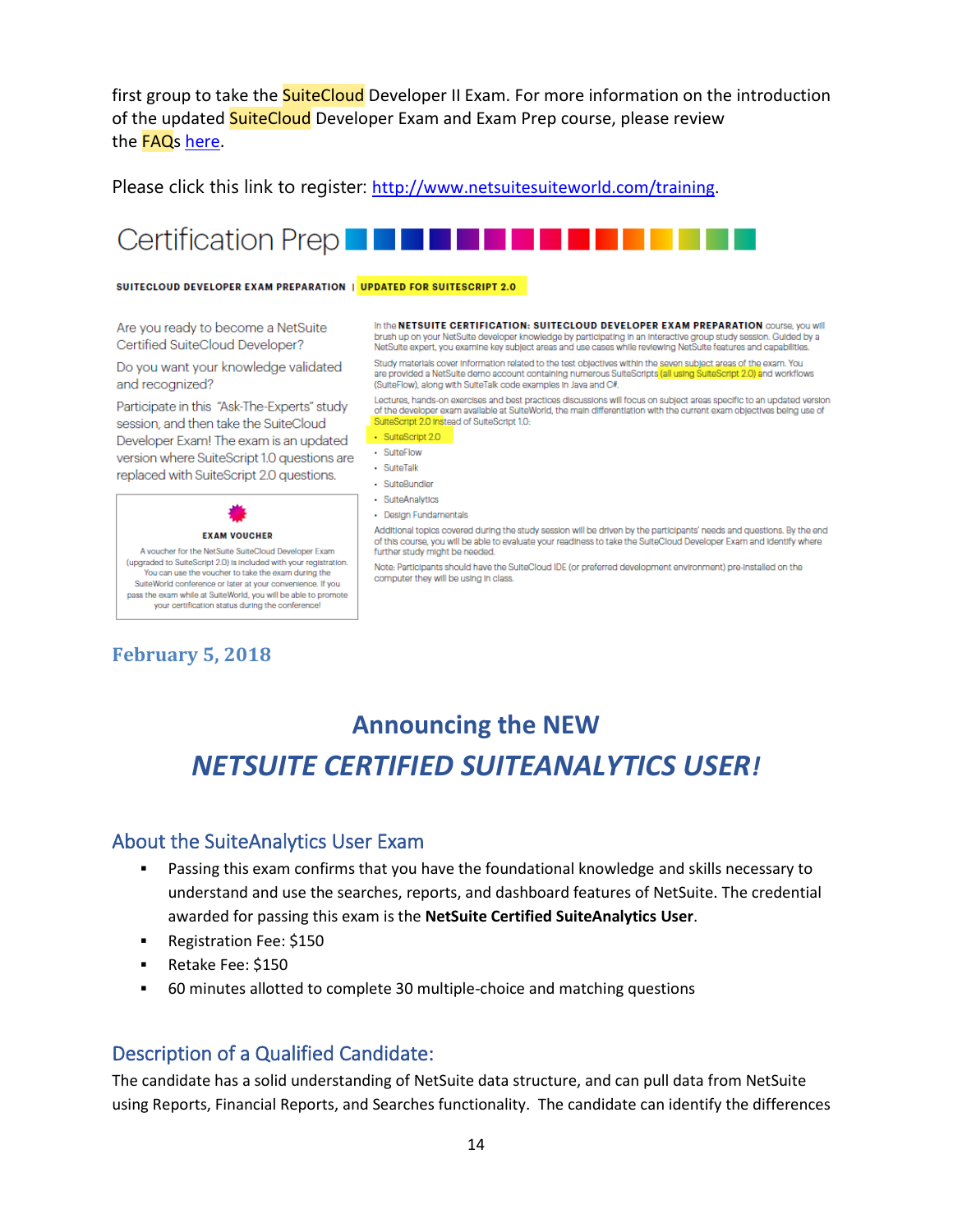between the capabilities of these tools, and knows how to customize layout and format across all of them. They understand how to use expressions, functions, and formulas in NetSuite SuiteAnalytics. The candidate can build Dashboards to suit the needs of a variety of end users.

# Subject Areas Covered by Exam:

- o Reports and Searches
- o Advanced Searches
- o Report Builder

# Recommended Training and Background:

- [SuiteAnalytics: Reports and Searches](http://www.netsuite.com/portal/services/training/description-suite-analytics-reports-and-searches.shtml) (2 days) OR [SuiteAnalytics: Financial Reports](http://www.netsuite.com/portal/services/training/description-suite-analytics-financial-report.shtml) and Searches (2 days)
- [SuiteAnalytics: Advanced Searches](http://www.netsuite.com/portal/services/training/description-suite-analytics-advanced-searches.shtml) (2 days)
- Six months experience building searches and reports in NetSuite using SuiteAnalytics platform

More detailed information about the SuiteAnalytics User Exam and included Topics can be found in the Study Guide posted [here](https://system.netsuite.com/core/media/media.nl?id=91302483&c=NLCORP&h=2e19a12729b0898c9265&_xt=.pdf). (URL: here)

SuiteAnalytics User Sample Test [HERE](https://system.netsuite.com/core/media/media.nl?id=94028159&c=NLCORP&h=4f103bd12cc1f2b61c41&_xt=.pdf)

# Maintaining Your NetSuite Certified status:

There are no ongoing maintenance requirements for this certification. Once you are a NetSuite Certified SuiteAnalytics User, you stay certified, subject to the NS Certification Policy available on the NS Certification webpage (www.netsuite.com/certification)

# FAQ:

Q: Will I be able to pass the exam after taking the [SuiteAnalytics: Reports and Searches](http://www.netsuite.com/portal/services/training/description-suite-analytics-reports-and-searches.shtml) (2 days) OR [SuiteAnalytics: SuiteAnalytics Reports](http://www.netsuite.com/portal/services/training/description-suite-analytics-financial-report.shtml) (2 days) courses?

A: Questions covered in the exam are all covered in topics in either of these courses. You will only need to attend one of these courses to cover the material in the exam.

#### Q: I have not taken any training. Will I be able to pass the exam?

A: We recommend you attend the specified training or have a minimum of six-months experience building searches and reports in NetSuite using SuiteAnalytics platform.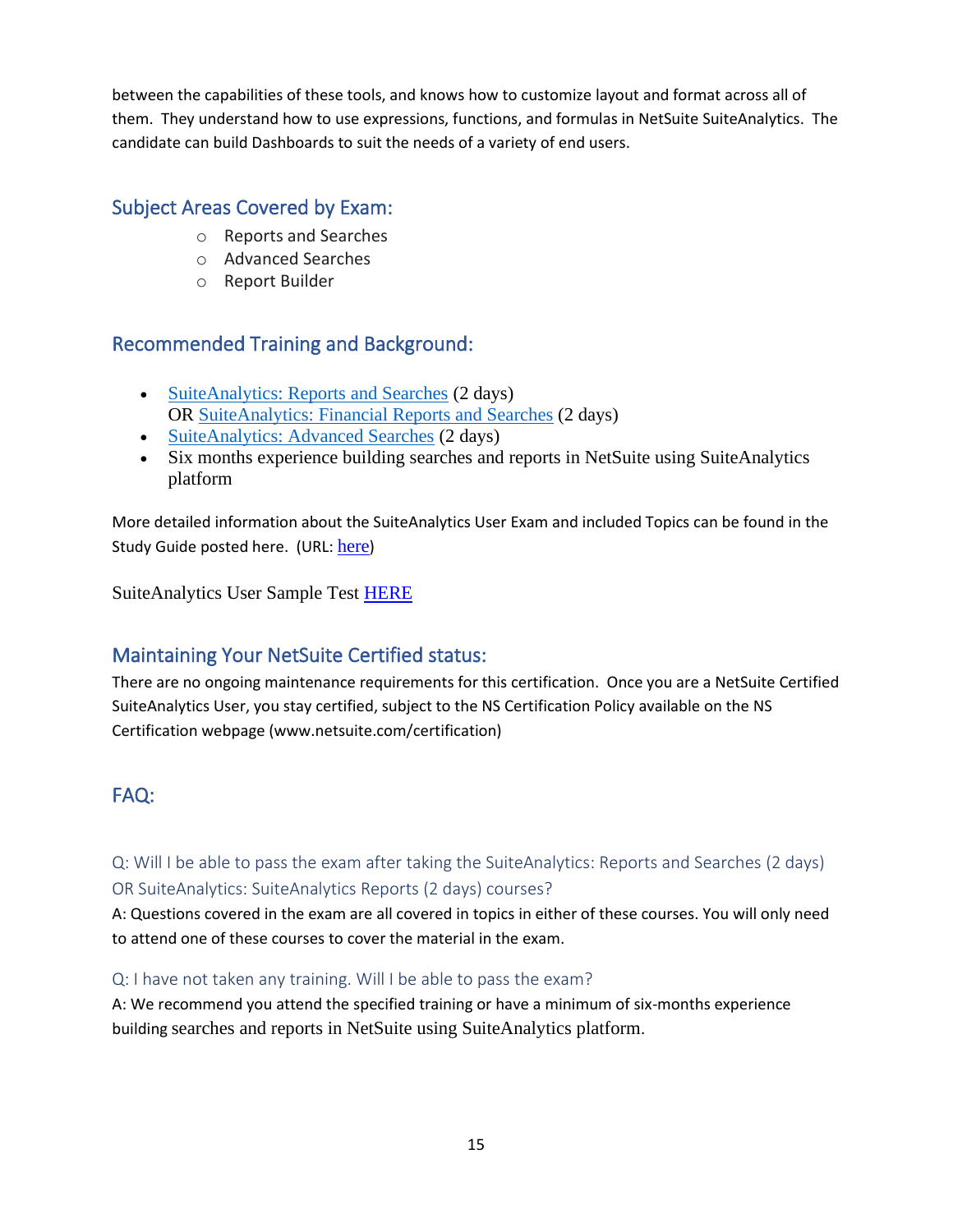## Q: Will this SuiteAnalytics Exam include questions about the new NetSuite Business Intelligence platform?

A: No, it will only contain questions about the current SuiteAnalytics platform

## Q: When will the SuiteAnalytics Exam be upgraded for the new NetSuite Business Intelligence platform?

A: It will not be upgraded. The plan is to keep the SuiteAnalytics Exam focused on the SuiteAnalytics platform, and roll out a separate certification later for the new **NetSuite Business Intelligence platform**.

# Q:Should I wait for the NetSuite Business Intelligence platform to be released rather than taking this exam?

A: No. The ability to pull data effectively from NetSuite is key to unlocking the complete value of the NetSuite cloud solution. While the business intelligence platform will be a new feature, SuiteAnalytics tools will still be available and continued to be used by many customers to modify and enhance their existing reports and searches.

# Q: If I get the SuiteAnalytics User certification now, will I get a discount when the exam on the Business Intelligence platform is available?

A: Yes, we will offer a discounted rate for a limited period of time for people who have the SuiteAnalytics User certification.

# **January 11, 2018**

# 2018.1 New Feature Training (NFT) Registration and Recording Links

#### **Overview:**

- **Open to employees, partners and certified individuals only;** customers will have access to the recordings.
- *All sessions have been recorded and links posted to SuiteAnswers*

#### **WEEK 1 NFT WebEx Sessions**

#### **Tuesday:** 16 January

- **Time:** 8:00-9:00AM
- Session: 01
- **Presenter:** Michal Kamensky
- **Topic:** Custom GL Lines Enhancements
- **Presenter:** Stan Baca, Jiri Holocek
- **Topic: I**nbound Shipment Management Landed Cost
- **Presenter:** Martin Belocky, Andrej Hank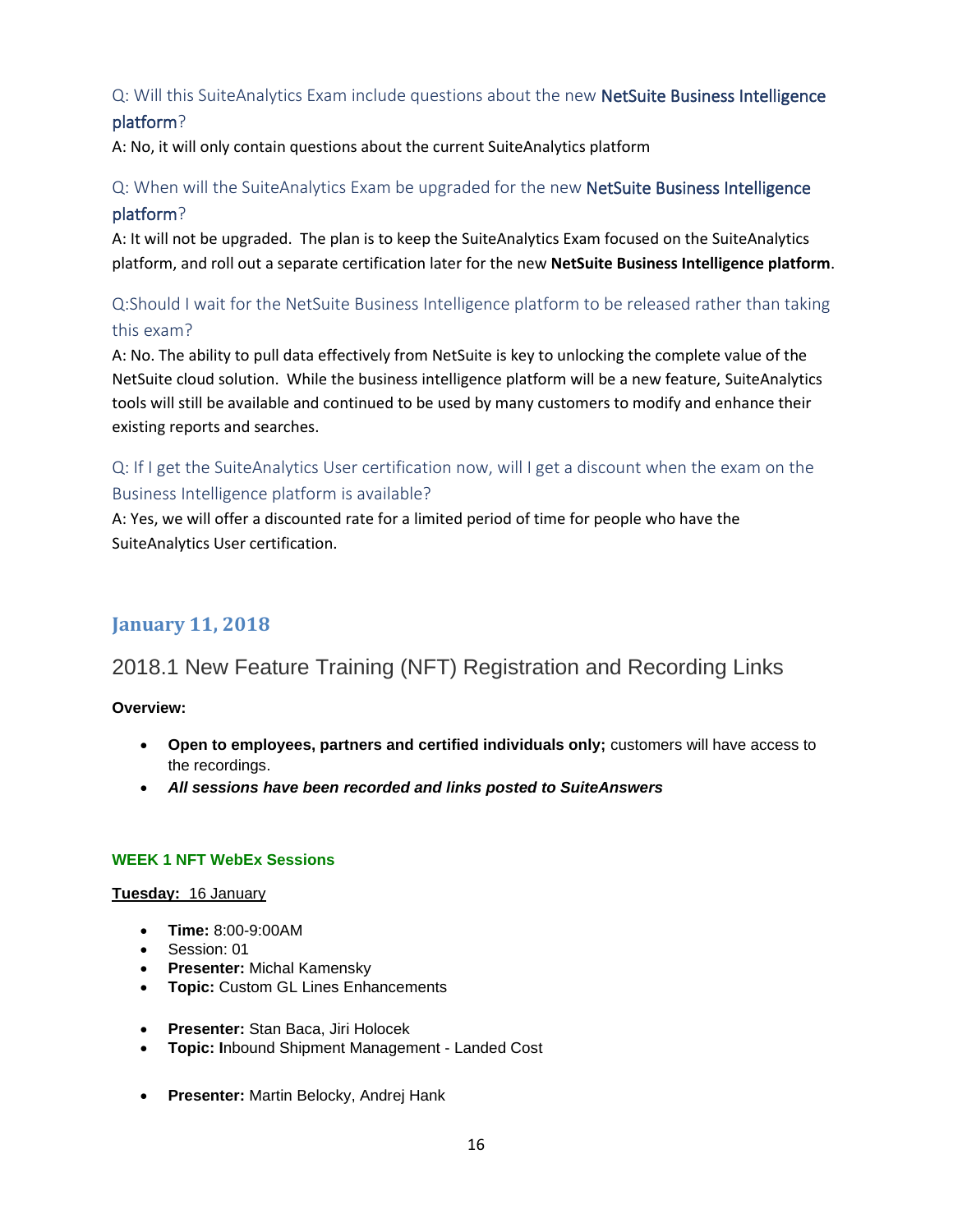- **Topic:** Integration
- **Presenter:** Nikolas Markantonis
- **Topic:** SuitePromotions: Automatically add free gift to the
- transaction
- **Presenter:** Rowena Gomez
- **Topic:** Electronic Payments Translation, End of
- Support for Electronic Bank Payments XML Based
- Generator of Payment Templates

#### **Wednesday:** 17 January

- **Presenter:** Michal Kamensky
- **Topic:** Multi-Book: Allow adding existing subsidiary to
- active secondary book
- **Presenter:** Stan Baca
- **Topic:** Advanced Bill of Materials enhancements
- **Presenter: I**ngrid Nylander
- **Topic:** SuitePeople
- **Presenter:** Charmaine Espinas
- **Topic:** Dashboard Tiles, Navigation Portlet, Auto-charge
- Credit Card

#### **Thursday:** 18 January

- **Time:** 8:00-9:00AM
- Session: 09
- **Presenter:** Martin Fecik
- **Topic:** Advanced Project Profitability
- **Presenter:** Chad Jaggers
- **Topic:** SuiteCommerce Theme Customization, CSV
- Importing of Commerce Categories
- **Presenter:** Valerie Reinke
- **Topic:** Site Management Tools Date Effective Content and
- Landing Pages, as well as Publishing Workflow.
- **Presenter:** Yong Han
- **Topic: China localization Balance SheetCash flow**
- **statement, Voucher print and Golden Tax integration**

#### **Friday:** 19 January

- **Presenter:** Matej Fucek
- **Topic:** New objects exposure in SDF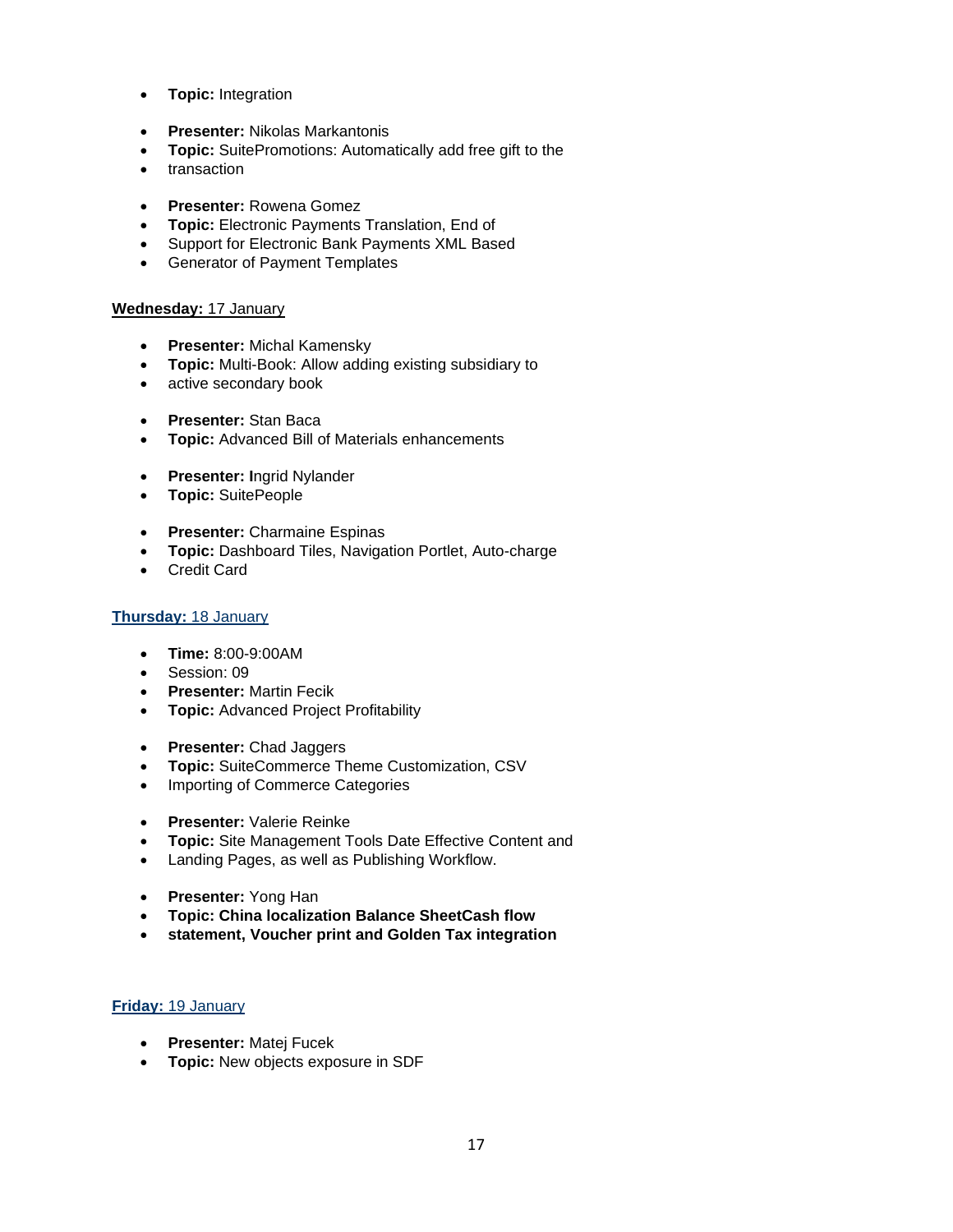- **Presenter:** Istvan Szeman
- **Topic:** Multi-subsidiary customer

#### **WEEK 2 NFT WebEx Sessions**

#### **Monday:** 22 January

- **Presenter:** Radim Brnka
- **Topic:** SuiteScript
- **Presenter:** Chris Shielli
- **Topic:** Inventory Status
- **Presenter: Anisha Bhatia**
- **Topic: Sandbox**
- **Presenter:** Cons Almeyda
- **Topic:** Recurring Billing SuiteApp 2018.1 Enhancements
- **Presenter:** Hani Abid
- **Topic:** Cash Management
- **Presenter:** Petr Jurencak
- **Topic:** GL Impact Locking and GL Audit numbering
- **Presenter:** Pourya Mesbah, Chris Vandemore
- **Topic:** Foreign Currency Variance Mapping Enhancements
- **Presenter: Jamie Lee**
- **Topic: Japan Localization SuiteApp:**

#### **Wednesday:** 24 January

- **Presenter:** Ales Hrnacek, David Bajger
- **Topic:** Form customization and printing enhancements
- **Presenter:** Thad Johnson
- **Topic:** Cross-Subsidiary Fulfillment
- **Presenter:** Paul McCormack
- **Topic:** WMS Lite Inventory Status
- **Presenter:** Shalini Rathnavel, Jessica Turnpenny
- **Topic:** Billing Operations Time zone, End Date Alignment,
- Time-Based Pricing

#### **Thursday:** 25 January

- **Presenter:** Akram Bary
- **Topic:** Weekly Timesheet New UI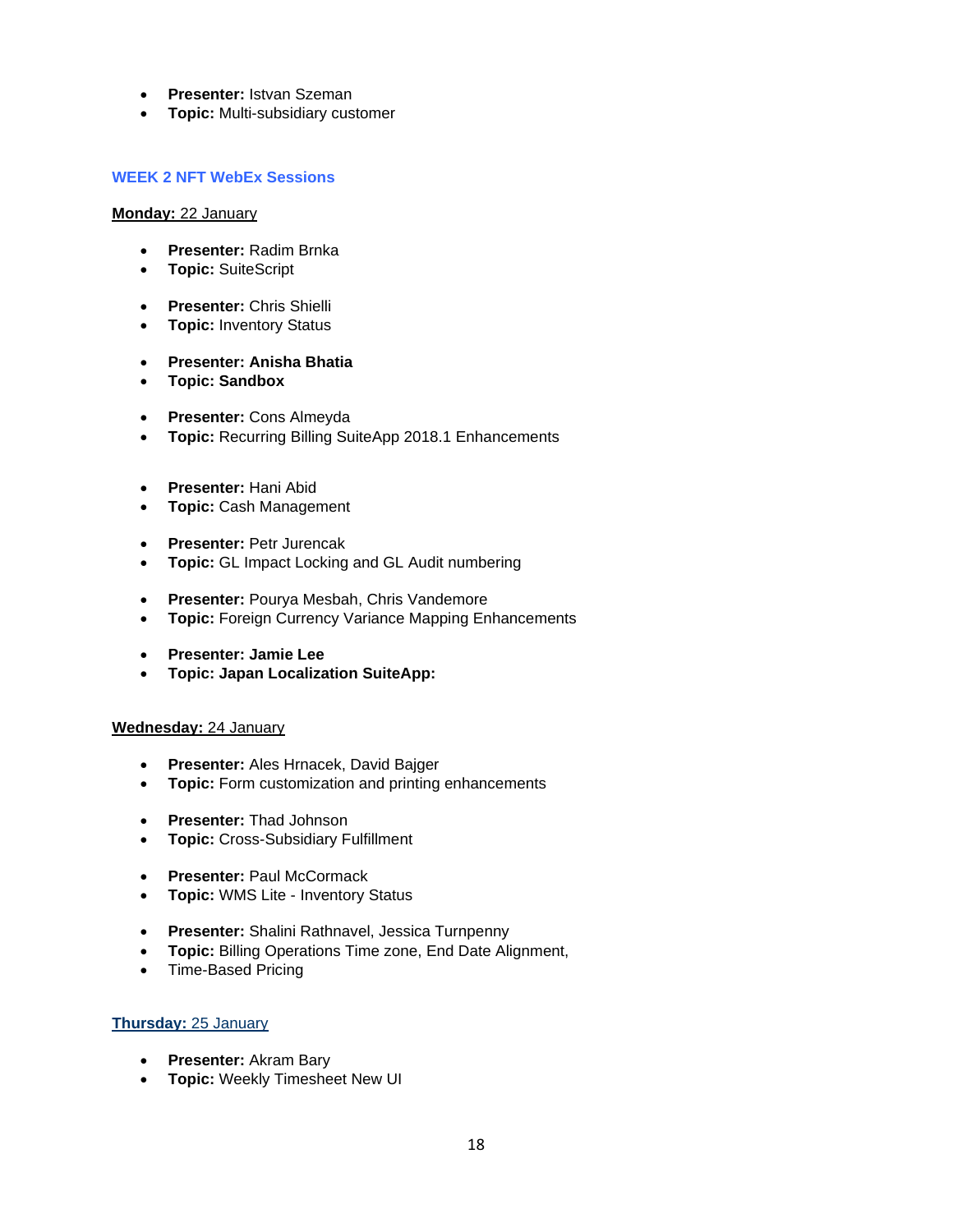- **Presenter:** Kei Mou, Shirlee Smith
- **Topic:** Advanced Revenue Management Enhancements
- **Presenter:** Daniel Matyas
- **Topic:** SuiteFlow

#### **Friday:** 26 January

- **Presenter:** Mattias Grillet, Anca Bratu
- **Topic:** Advanced Order Management: cross subsidiary
- fulfillment, fulfillment request reason codes & business
- events processing enhancements
- **Presenter:** Emily Takagi
- **Topic:** Supply Chain Snapshot

#### **November 14, 2017**

Hello NetSuite Certified Community!

We are happy to announce that the 2017 New Release Quiz is now available! **Deadline for this quiz is January 15, 2018.**

This **22**-question online, open book, unproctored quiz is priced at \$50. However, we have a special offer for you again this year!

Complete and pass the quiz by **November 30, 2017**, and it will be FREE.

- Use this voucher code: **ACTFAST2017**.
- When you register, you can launch this quiz immediately.
- There is no time limit, and you can return to finish it later.
- Answers are saved as you go along.

Quizzes completed **December 1, 2017 through January 15, 2018** will be 50% off

• Use this coupon code for 50% off: **HALFOFFQUIZ2017**

#### **Quizzes scheduled after January 15, 2018 will be priced at the regular \$50 rate.**

As this is an open book exam, we are expecting most people to pass on their first try. All questions on the New Release Quiz can be answered exclusively from the Release Notes. Here are the links:

- 2017.1 Release Notes: http://bit.ly/2AGrMsO
- 2017.2 Release Notes:<http://bit.ly/2idCzTG>

#### *How do I take the New Release Quiz?*

The New Release Quiz is available on the same testing platform as all other NetSuite Certification Exams. Please click the Register for Exam button on our certification webpage (www.netsuite.com/certification), or log in at [www.webassessor.com/netsuite.](http://www.webassessor.com/netsuite)

#### *How do I know if I must take the 2017 New Release Quiz?*

You can also check the date you passed your NetSuite Certification Exams. If you passed any of these certifications **prior to January 1, 2017**, then you need to take the **2017 New Release Quiz**:

- NetSuite Certified SuiteFoundation
- NetSuite Certified ERP Consultant
- NetSuite Certified Administrator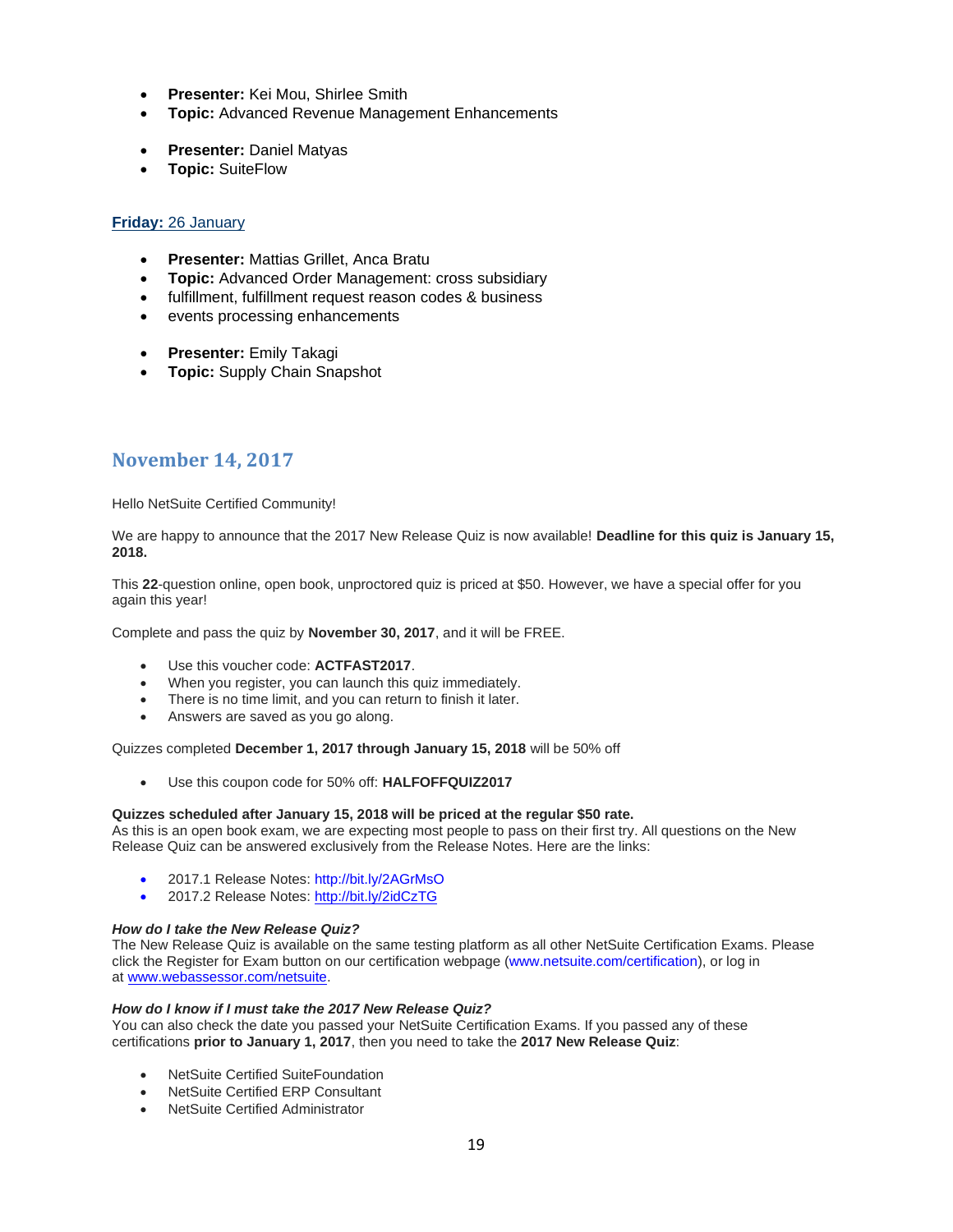- NetSuite Certified SuiteCloud Developer
- NetSuite Certified SuiteCommerce Developer

If you don't remember, you can click the Verify Certification button on the top right side of our certification webpage[\(www.netsuite.com/certification\)](http://www.netsuite.com/certification).

Thanks for staying NetSuite Certified!

*NetSuite Certification Team*

# **July 9, 2017**

Hello NetSuite Certified community!

We are pleased to announce that **registration is now open** for Week 1 of Release 2017, Version 2 (Goddard), New Feature Training. Dates are July 24 – 28. **All listed times are Pacific Time**.

Reminders:

- **Separate registration is required for each session ahead of time. At least 24 hours in advance is advised.** Shorter times may delay registration so that you miss the session.
- **Use your NetSuite Certified email address to register--check here to confirm**. All registrations will be reviewed to be approved or rejected.
- To change your NetSuite Certified email address, contact us a[t certification@netsuite.com.](mailto:certification@netsuite.com)
- These are live on webex sessions. Q&A by subject matter experts (SME)s is available during these Sessions
- Recordings of the full sessions will be posted to SuiteAnswers as they are completed, usually within 2 weeks
- **Please be aware that these sessions are Pre-Release**, and therefore demos will tend to be less stable than after Phase 1 of the New Release begins.

*Week 2, July 31 through August 4 will be open later in July*

Here is the link to the PDF of Week 1 schedule with the registration links: [https://system.netsuite.com/core/media/media.nl?id=84131060&c=NLCORP&h=69b0eac8db307cedf3a3&\\_xt=.pdf.](https://system.netsuite.com/core/media/media.nl?id=84131060&c=NLCORP&h=69b0eac8db307cedf3a3&_xt=.pdf)

*Thank you!*

*NetSuite Certification Team*

### **January 18, 2017**

Hello NetSuite Certified community!

We are pleased to announce that **registration is now open** for Week 1 of Release 2017, Version 1 (Faraday), New Feature Training. Dates are January 23 – 27. **All listed times are Pacific Time**.

Reminders:

- **Separate registration is required for each session ahead of time. At least 24 hours in advance is advised.** Shorter times may delay registration so that you miss the session.
- **Use your NetSuite Certified email address to register—use this link: [https://forms.netsuite.com/app/site/hosting/scriptlet.nl?script=1142&deploy=1&compid=NL](https://forms.netsuite.com/app/site/hosting/scriptlet.nl?script=1142&deploy=1&compid=NLCORP&h=6abf91dbd1d6a750b29a&ck=rBAyZ-4CAryoGl3J&vid=rBAyZ-4CAsSoGj7J&cktime=140559) [CORP&h=6abf91dbd1d6a750b29a&ck=rBAyZ-4CAryoGl3J&vid=rBAyZ-](https://forms.netsuite.com/app/site/hosting/scriptlet.nl?script=1142&deploy=1&compid=NLCORP&h=6abf91dbd1d6a750b29a&ck=rBAyZ-4CAryoGl3J&vid=rBAyZ-4CAsSoGj7J&cktime=140559)**